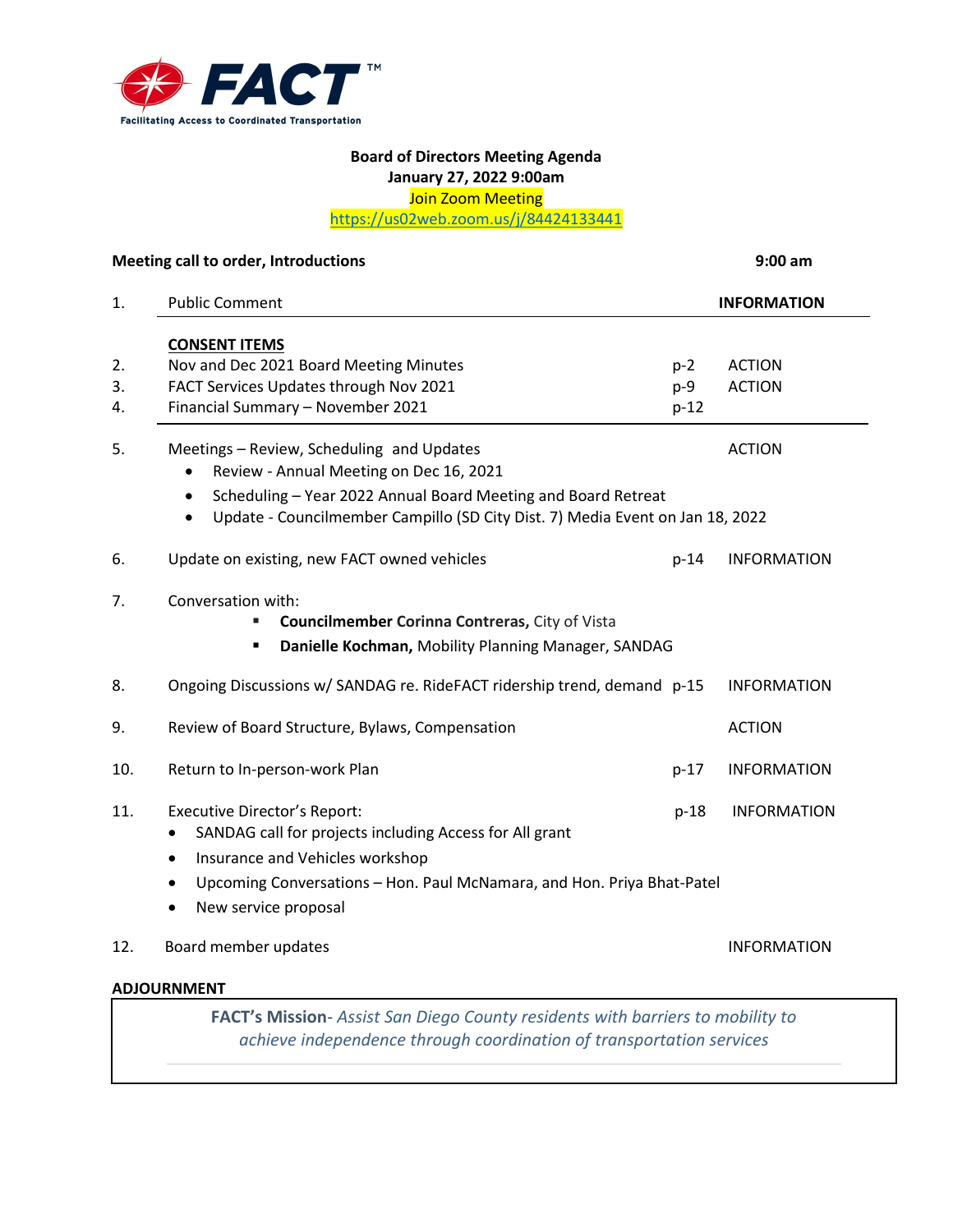## **FACT Board of Directors Meeting Minutes** November 18, 2021 Zoom Meeting

| <b>Board Members</b><br>Attending                                         | Hon. Jewel Edson, Hon. George Gastil, Hon. Dave Roberts, Hon. Phil Monroe, Hon. Bob<br>Campbell, Hon. John Aguilera                                                                                                                                                                                                                                                    |
|---------------------------------------------------------------------------|------------------------------------------------------------------------------------------------------------------------------------------------------------------------------------------------------------------------------------------------------------------------------------------------------------------------------------------------------------------------|
| <b>Board Members</b><br>Absent                                            | LaVonna Connelly, Hon. Kellie Shay Hinze, Susan Hafner                                                                                                                                                                                                                                                                                                                 |
| <b>Staff Attending</b>                                                    | Arun Prem, Meagan Schmidt, Budd Anderson, Julius Burgos, Cynthia Pedersen                                                                                                                                                                                                                                                                                              |
| Public/Guests                                                             | Coleen Clementson, SANDAG; Danna Cotman, ARC Law; Roberto Gebo, NCTD; Ivan Ebba,<br>Furaat                                                                                                                                                                                                                                                                             |
| <b>Public Comments</b>                                                    |                                                                                                                                                                                                                                                                                                                                                                        |
| <b>CONSENT ITEMS:</b><br>October 2021<br><b>Board Meeting</b><br>Minutes/ | Hon. George Gastil called the meeting to order at 9:00 am. Motion to approve the October<br>2021 Board Meeting Minutes and FACT Services Updates was made by Hon. Dave Roberts.<br>Hon. Jewel Edson seconded the motion. The motion passed unanimously.                                                                                                                |
| September FACT<br>Services Updates                                        | Arun said that RideFACT ridership numbers appear to be moving upwards. After several<br>months of declining rides, the numbers have increased over the past month. He said Meagan<br>is working with vendors to address some of their cost issues.                                                                                                                     |
| Review of New<br><b>Grant Proposals</b>                                   | Arun gave an update regarding several new grants that FACT has submitted or is currently<br>working on. The American Cancer Society (ACS) San Diego chapter will award \$5,000 grants<br>to agencies that provide trips to patients who need their services. FACT presently offers<br>referrals to the ACS and provides transportation to a number of cancer patients. |
|                                                                           | A second grant, FTA/CalTrans Section 5339, is a competitive national grant from which FACT<br>has received funding in the last two cycles. Budd submitted this application to CalTrans who<br>will then submit the application on behalf of FACT under the State allocation.                                                                                           |
|                                                                           | The Innovative Coordinated Access and Mobility (ICAM) grant is also an FTA grant, due in<br>December. Arun said that Meagan, Budd and he have been working on developing the<br>concepts, ideas and a plan to be submitted as a regional coordinated initiative.                                                                                                       |
|                                                                           | Budd said FACT has applied for 20 accessible vehicles for the Bus and Bus Facilities Program<br>of \$1,273,177 through funding. This is in addition to the vehicles FACT was awarded during<br>the last two cycles with this program. FACT will be receiving 11 new vehicles within the next<br>few months which will increase the fleet numbers.                      |
|                                                                           | Hon. Phil Monroe asked how the already awarded vehicles and the proposed additional<br>vehicles will be used. Arun said that with FTA and DOT COVID funds and the new<br>infrastructure bill recently passed, the opportunity to acquire more vehicles through capital                                                                                                 |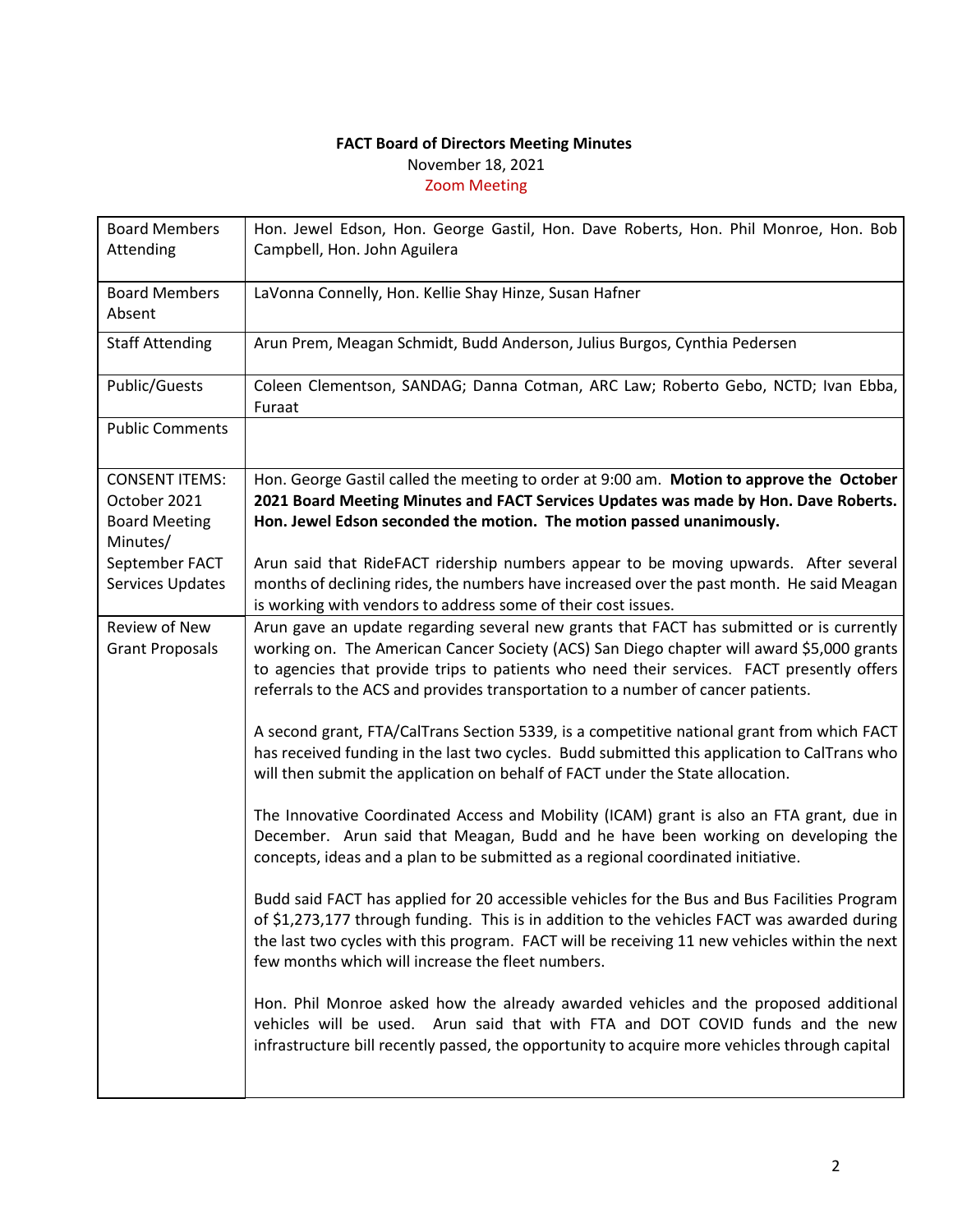| grants is larger this year. Arun said if scaling back or slowing down the purchase becomes<br>necessary, it should not be a problem. He said that this vehicle acquisition is influenced by<br>their being utilized by outside vendors. Budd said that this grant is 100% funded with no<br>match requirement at this time.                                                                                                                                                                                                                                                                                                                                                                                                                                                                                                                                         |
|---------------------------------------------------------------------------------------------------------------------------------------------------------------------------------------------------------------------------------------------------------------------------------------------------------------------------------------------------------------------------------------------------------------------------------------------------------------------------------------------------------------------------------------------------------------------------------------------------------------------------------------------------------------------------------------------------------------------------------------------------------------------------------------------------------------------------------------------------------------------|
| Hon. Dave Roberts asked if taking on additional vehicles is the reason for creating a new staff<br>position. Arun said brokerage vehicle maintenance requires constant record keeping of<br>mileage, insurance, registration, and more, creating additional demands on staff.<br>Furthermore, this position would include field work monitoring vendor services, something<br>that has not been done in the past due to lack of staff.                                                                                                                                                                                                                                                                                                                                                                                                                              |
| Dave asked if FACT would be looking for agencies or entities to take the vehicles. Arun said<br>that FACT is planning a workshop that will make the vehicles accessible to FACT's vendor pool<br>and other non-profits associated with FACT. He said there is potential to work with the San<br>Diego Taxi Commission that has access to all of the taxi vendors and potential vendors in<br>South County. Arun said in speaking with various elected officials, they hear from their<br>constituents of their desire to own and operate taxicab services and are looking for help.<br>Promoting these additional vehicles is something FACT has not done at this level in the past.                                                                                                                                                                                |
| Hon. Jewel Edson said her community is looking at doing something modeled after the Del<br>Mar Community Connections program and wondered if someone from FACT would be able<br>to address the subject of a FACT vehicle being used for this program. Jewel asked if FACT's<br>vehicles would be usable for this type of service. Arun said he would be happy to discuss the<br>availability of a vehicle with her contacts.                                                                                                                                                                                                                                                                                                                                                                                                                                        |
| Hon. Bob Campbell said he would like to initiate a committee with Phil, George and FACT staff<br>as soon as possible to discuss being directly involved with providing transportation services.<br>Arun said a committee has been formed to study the cost of trips and brokerage status, and<br>that a meeting would be scheduled shortly to address these issues.                                                                                                                                                                                                                                                                                                                                                                                                                                                                                                 |
| Phil asked about the current vendor agreements with FACT vehicles and the ride<br>requirement status. Arun said that brokerage vendors are required to provide three trips<br>per day each day they operate. Cities, municipal and non-profit partners are treated<br>differently than the for-profit providers and have more flexibility. Phil asked why NCTD<br>has FACT vehicles if they don't utilize them. Arun said this was an agreement put in place<br>four years ago. He said the vehicles have passed their useful life and are up for retirement<br>or the transfer of ownership through a sale or donation. Robert Gebo from NCTD said he<br>and Arun continue to pursue an agreement between the two entities, to provide rides to<br>the residents of San Diego County. Phil thanked Robert for his support and his participation<br>at the meeting. |
| Motion to approve the grant applications was made by Hon. Bob Campbell. Hon. Dave<br>Roberts seconded the motion. The motion passed unanimously.                                                                                                                                                                                                                                                                                                                                                                                                                                                                                                                                                                                                                                                                                                                    |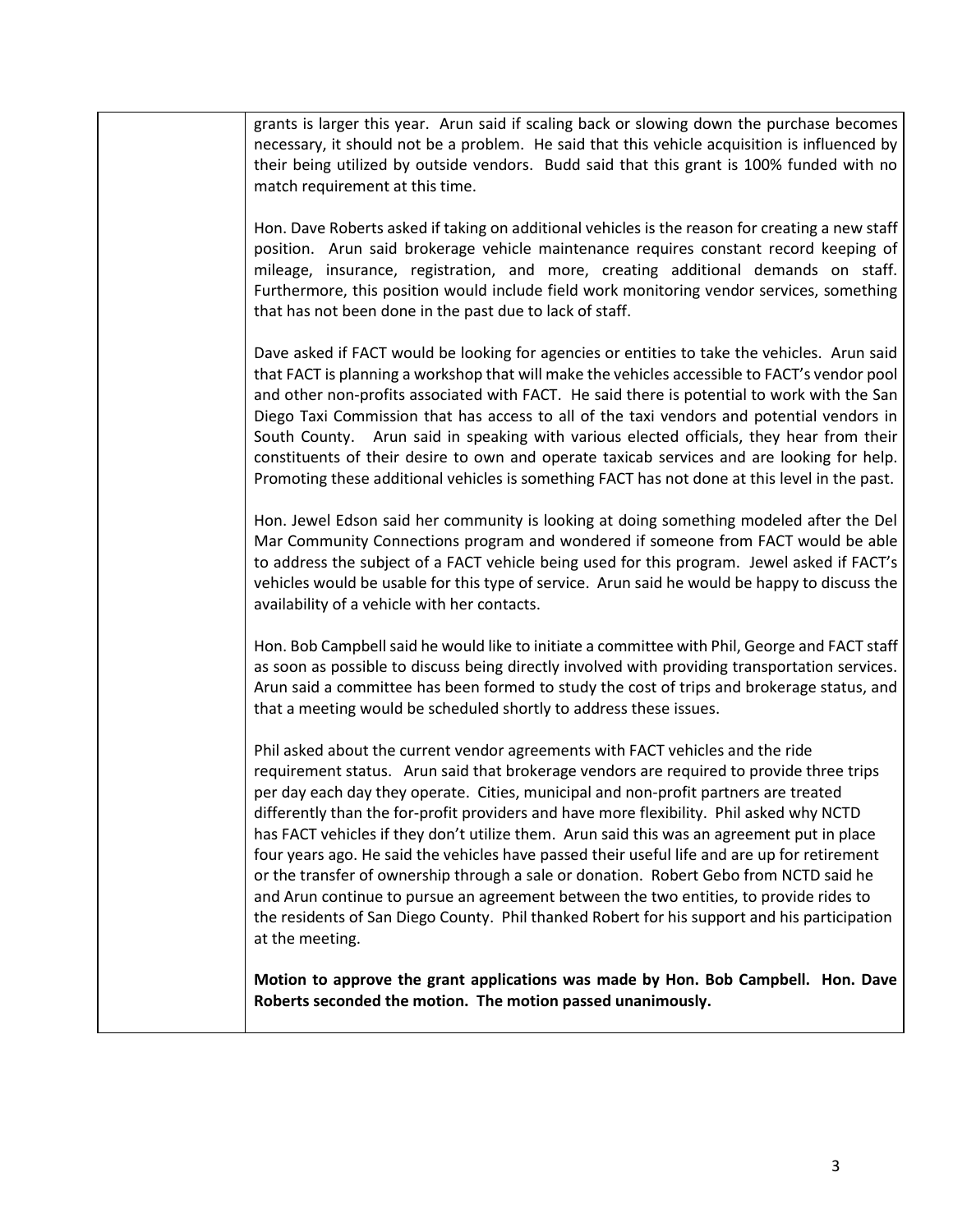| Proposed New<br>Staff Position -<br><b>Safety Coordinator</b> | Arun said this position will be the 11 <sup>th</sup> FACT staff member, report to Meagan and be part of<br>the operations group. This person will make sure the vehicles are in compliance, track all of<br>the information pertaining to them, and handle field assignments, such as check on rides and<br>other assessments related to safety. The estimated cost of hiring this individual is \$60,000<br>to \$65,000 which will include benefits.<br>The funding for this position will come from the additional funding SANDAG approved for<br>FACT, with funds becoming available soon. The cost of this new position will be covered<br>between SANDAG and other Mobility Management funds.<br>Phil asked if funding from SANDAG was intended to employ staff members. Arun said that<br>the funds from SANDAG were for Mobility Management activities so it is consistent with the<br>funding. The demand for trips dropped during COVID, but prior to the pandemic the number<br>of rides reached over 3,000 trips monthly. Arun said the demand for rides has recently<br>increased and will continue to grow, therefore it is important to be ready for the demand in<br>rides. For this reason, adding an additional staff member makes sense in dealing with |
|---------------------------------------------------------------|---------------------------------------------------------------------------------------------------------------------------------------------------------------------------------------------------------------------------------------------------------------------------------------------------------------------------------------------------------------------------------------------------------------------------------------------------------------------------------------------------------------------------------------------------------------------------------------------------------------------------------------------------------------------------------------------------------------------------------------------------------------------------------------------------------------------------------------------------------------------------------------------------------------------------------------------------------------------------------------------------------------------------------------------------------------------------------------------------------------------------------------------------------------------------------------------------------------------------------------------------------------------------|
|                                                               | maintenance of the vehicles.<br>Budd said that awarded funds cannot be transferred for one purpose to another. Mobility<br>Management funds are used to support administrative functions, such as managing the call<br>center and the brokerage. Those funds cannot be used for operating costs.<br>Bob asked that Board members receive a copy of the Safety Coordinator job description. The<br>motion to approve the proposed new staff position was made by Hon. Bob Campbell. Hon.<br>Dave Roberts seconded the motion. The motion was approved unanimously.                                                                                                                                                                                                                                                                                                                                                                                                                                                                                                                                                                                                                                                                                                         |
| 2022 Board<br><b>Officers Election</b>                        | Arun thanked Hon. Kellie Hinze and Hon. Jewel Edson for their work on the Election<br>Committee. During the October Board meeting, the slate was presented and approved. The<br>slate is the same as the current officers of the Board: Hon. George Gastil remains as Board<br>Chair; Hon. John Aguilera as Vice Chair; LaVonna Connelly as Secretary, and Hon.<br>Phil Monroe as Treasurer. Arun asked the Board to confirm by voting on the slate to elect<br>2022 Board officers.<br>Jewel thanked John, George, Phil and LaVonna for stepping up again to serve in this capacity.<br>The motion to approve this slate of Board Officers for 2022 was made by Hon. Jewel Edson.<br>Hon. Bob Campbell seconded the motion. The motion passed unanimously.<br>George said it is an honor to serve and is happy to do so as Chair for one more year.                                                                                                                                                                                                                                                                                                                                                                                                                      |
|                                                               | Arun gave thanks to the Board officers on behalf of FACT staff and himself, for making<br>themselves available to serve in an unpaid responsibility, noting that it's a volunteer job and<br>a lot of work that leads to many great outcomes. Arun said being a nonpaid job makes it even<br>more valuable and perhaps the Board should discuss making it a paid position as is the case<br>with other agencies.                                                                                                                                                                                                                                                                                                                                                                                                                                                                                                                                                                                                                                                                                                                                                                                                                                                          |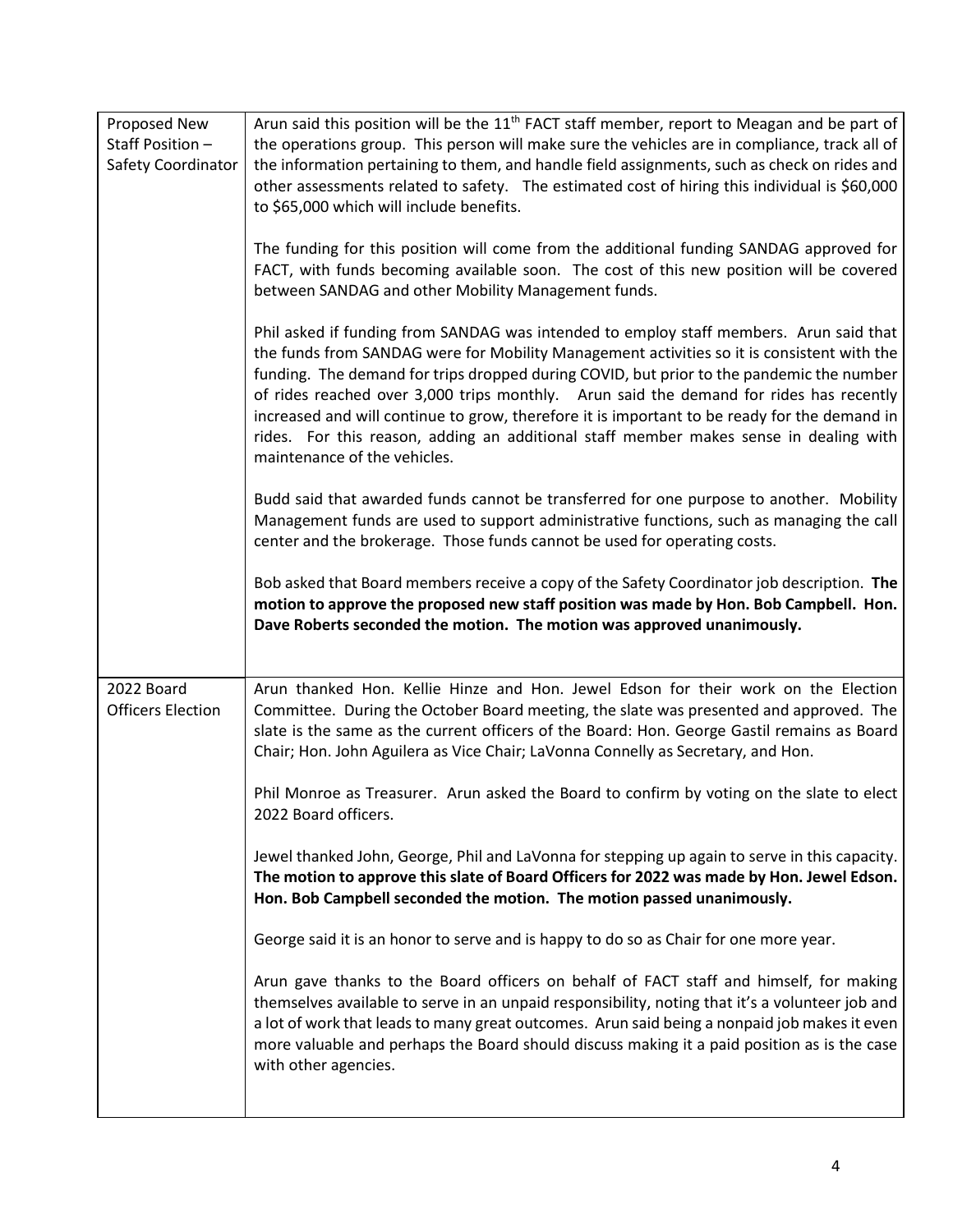| <b>Annual Meeting</b><br>Planning - Dec. 16,<br>2021                                         | Arun gave an update regarding the annual meeting plans. Hon. Blakespear will be honored<br>as Partner of the Year and the Keynote Speaker will be Hon. Sandke. Arun said that various<br>elected officials were sent letters inviting them to be speakers, and he is waiting for their<br>responses and confirmation. Coleen Clementson of SANDAG has confirmed her attendance;<br>any help Board members can do to invite guests will be most welcome.                                                                                                                                                                                                                                  |  |  |  |  |  |
|----------------------------------------------------------------------------------------------|------------------------------------------------------------------------------------------------------------------------------------------------------------------------------------------------------------------------------------------------------------------------------------------------------------------------------------------------------------------------------------------------------------------------------------------------------------------------------------------------------------------------------------------------------------------------------------------------------------------------------------------------------------------------------------------|--|--|--|--|--|
|                                                                                              | Arun said the invitations will state that attendees must be vaccinated and will be required to<br>wear masks, as approved by the Board at the October meeting. Bob said he would be happy<br>to be a volunteer as greeter and mask and vaccination checker at the meeting. Arun said the<br>in-person registration asking guests to keep their masks on seems doable and appreciates<br>that the entire Board is in agreement.                                                                                                                                                                                                                                                           |  |  |  |  |  |
|                                                                                              | Phil said he would introduce the new City Manager, Tina Friend, and hopes attendees will<br>tour the community center.                                                                                                                                                                                                                                                                                                                                                                                                                                                                                                                                                                   |  |  |  |  |  |
|                                                                                              | Arun said Julius was near completion with the TDA audit and the other audit is scheduled to<br>be done soon. Phil will be present the Financial Audit reports at the Annual Meeting.                                                                                                                                                                                                                                                                                                                                                                                                                                                                                                     |  |  |  |  |  |
| Ongoing<br>Discussions with<br>SANDAG<br>Regarding<br>RideFACT<br>Ridership Trend,<br>Demand | Arun greeted Coleen Clementson and said it was great to have her with FACT and its Board<br>members. Coleen said she appreciates all the great work that FACT does for the residents of<br>the San Diego region. She said there were lots of big things going on at SANDAG and they<br>look forward to continuing to partnering with FACT as they go forward and implement their<br>regional plan.                                                                                                                                                                                                                                                                                       |  |  |  |  |  |
|                                                                                              | Coleen said that Sunday, November 21 is the official Grand Opening of the Mid-Coast Trolley,<br>one of the biggest projects ever done in the San Diego region, which will connect                                                                                                                                                                                                                                                                                                                                                                                                                                                                                                        |  |  |  |  |  |
|                                                                                              | the international border all the way to UC San Diego. This is a two-billion-dollar project, one<br>billion of it comes from the federal government which proves that this region can do big<br>things. Coleen said that San Diego region is in a good place to receive additional funding with<br>the recently signed infrastructure bill.                                                                                                                                                                                                                                                                                                                                               |  |  |  |  |  |
|                                                                                              | Coleen said that on December 10 the Regional Plan goes to the SANDAG Board of Directors<br>for approval, a 163-billion-dollar investment including investments in specialized<br>transportation and flexible fleets, which will be an area that SANDAG will want to work with<br>FACT on.                                                                                                                                                                                                                                                                                                                                                                                                |  |  |  |  |  |
|                                                                                              | Arun thanked Coleen, Hasan Ikhrata and Brian Lane for making time for FACT with so much<br>going on at SANDAG. He said that FACT is concerned with the driver shortage that is affecting<br>transportation all over the country. The taxicab industry has been hit hard with rides dropping<br>during COVID and continuing to decrease due to lack of drivers. The cost of trips has increased<br>astronomically. FACT ride costs are now two to three times what was paid prior to the<br>pandemic. The effect this creates is that riders will get less or no service. FACT is in the<br>position of trying to stay within compliance and deal with these issues which is a challenge. |  |  |  |  |  |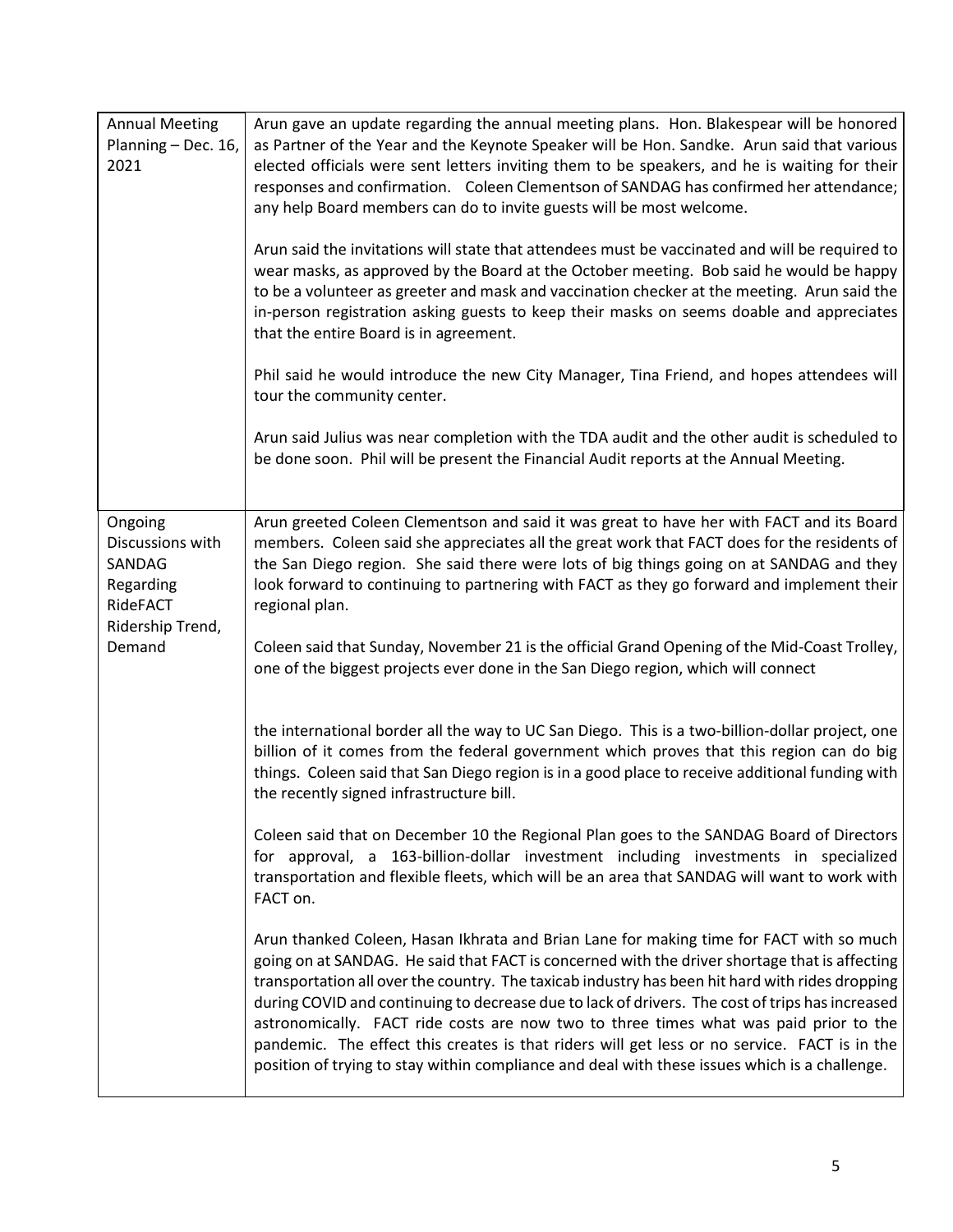|                                                        | Arun said that as a CTSA, FACT is will work with their brokerage partners and prospective<br>partners, and offer them support to keep their businesses viable. This may include finding<br>ways that have not been implemented before such as assistance with some of their costs and<br>vehicles.<br>Coleen said that the situation is unprecedented and SANDAG will do whatever they can do to<br>help support FACT. Hon. John Aguilera asked Coleen if SANDAG received any federal funding<br>for COVID. She said SANDAG was not a recipient of additional funds, but MTS and NCTD both<br>received substantial funding.<br>Coleen said she is looking forward to attending the Annual Meeting in December in person.<br>Jewel asked Coleen if any of the infrastructure bill funding will allow SANDAG to help FACT<br>with the compliance issues. Coleen said that once they receive the guidance and there are<br>opportunities, SANDAG will be glad to assist FACT. Arun acknowledged the CRRSA funds<br>awarded by SANDAG to FACT recently. |
|--------------------------------------------------------|-----------------------------------------------------------------------------------------------------------------------------------------------------------------------------------------------------------------------------------------------------------------------------------------------------------------------------------------------------------------------------------------------------------------------------------------------------------------------------------------------------------------------------------------------------------------------------------------------------------------------------------------------------------------------------------------------------------------------------------------------------------------------------------------------------------------------------------------------------------------------------------------------------------------------------------------------------------------------------------------------------------------------------------------------------|
|                                                        | George and Arun thanked Coleen for her participation in the meeting.                                                                                                                                                                                                                                                                                                                                                                                                                                                                                                                                                                                                                                                                                                                                                                                                                                                                                                                                                                                |
| CLOSED SESSION -<br>Update on Claim<br>by Danna Cotman | CLOSED SESSION - There was no reportable action.                                                                                                                                                                                                                                                                                                                                                                                                                                                                                                                                                                                                                                                                                                                                                                                                                                                                                                                                                                                                    |
| Executive<br>Director's Report                         | Arun gave an update regarding the CalACT Fall 2021 Conference which was attended by<br>George, Meagan and Arun in Monterey from October 26-29. He said almost every<br>presentation and entity there voiced concerns about severe driver shortage.                                                                                                                                                                                                                                                                                                                                                                                                                                                                                                                                                                                                                                                                                                                                                                                                  |
|                                                        | FACT gave a presentation with regards to funding and the structure of CTSAs. George said<br>Arun was an excellent presenter. Arun said FACT plans to continue doing presentations<br>regarding CTSAs and that FACT is a leader in that area.                                                                                                                                                                                                                                                                                                                                                                                                                                                                                                                                                                                                                                                                                                                                                                                                        |
|                                                        | Arun said the CalTIPS group presented a contactless fare payment pilot program they have<br>developed and are testing at Monterey-Salinas Transit. Arun said FACT would be very<br>interested in volunteering as a partner in testing this type of concept in paratransit vehicles<br>and has already met with a CalTrans consultant. This contactless fare payment concept<br>utilizes a reader that uses a credit card for fare payment.                                                                                                                                                                                                                                                                                                                                                                                                                                                                                                                                                                                                          |
|                                                        | George followed up with short summary regarding the CalACT Conference and said that next<br>year it will be in Newport Beach and that he and Arun would like to set up a workshop for<br>Boards and Board members.                                                                                                                                                                                                                                                                                                                                                                                                                                                                                                                                                                                                                                                                                                                                                                                                                                  |
| <b>ADJOURNMENT</b>                                     | The meeting was adjourned at approximately 10:40 AM.                                                                                                                                                                                                                                                                                                                                                                                                                                                                                                                                                                                                                                                                                                                                                                                                                                                                                                                                                                                                |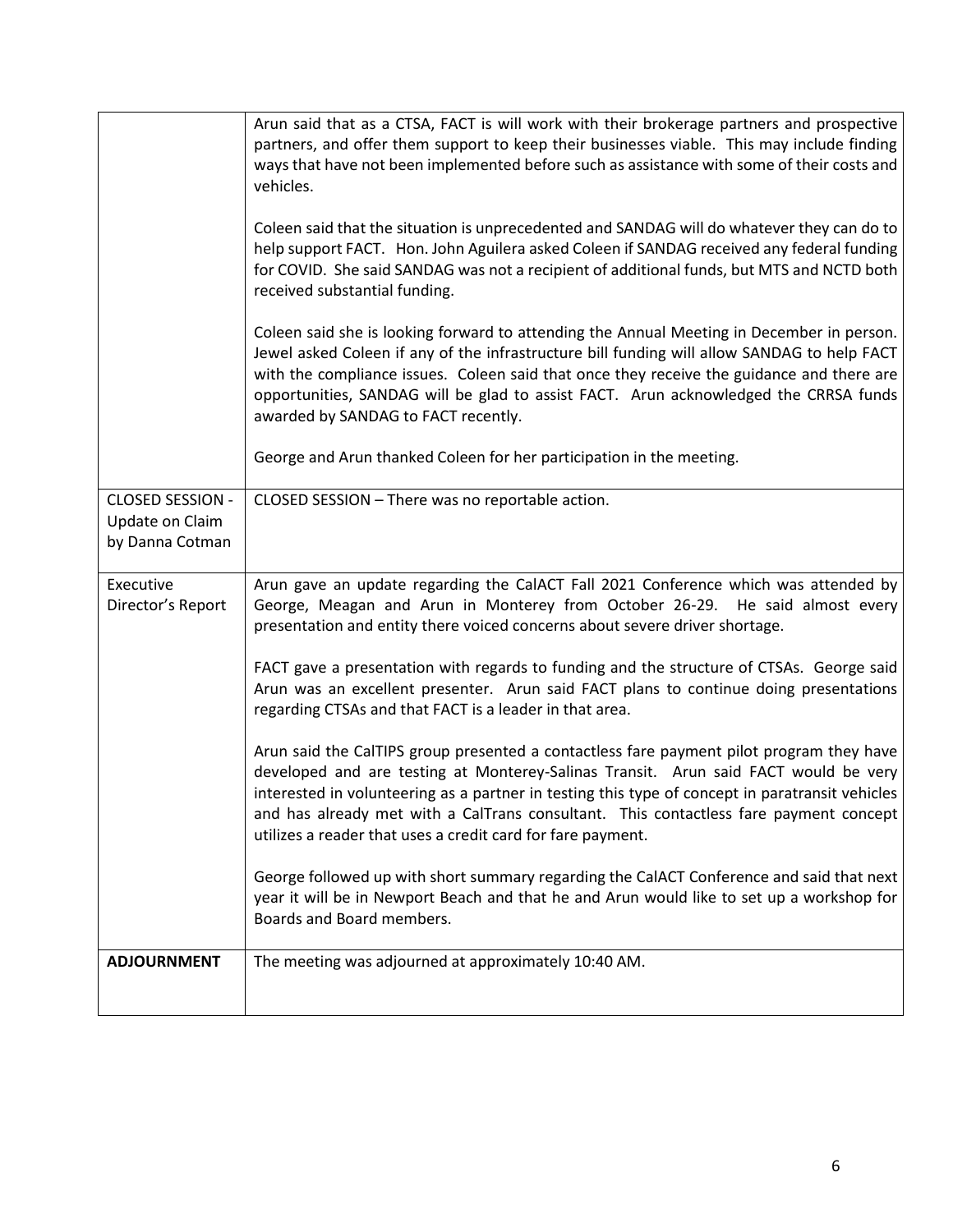# **FACT Board of Directors Annual Meeting Minutes** December 16, 2021

1845 Strand Way City of Coronado, CA

| <b>Board Members</b><br>Attending                     | Hon. George Gastil, Hon. John Aguilera, LaVonna Connelly, Hon. Phil Monroe, Hon. Bob<br>Campbell, Susan Hafner, Hon. Kellie Hinze                                                                                                                                                                                                                                                                                                                                                                                            |
|-------------------------------------------------------|------------------------------------------------------------------------------------------------------------------------------------------------------------------------------------------------------------------------------------------------------------------------------------------------------------------------------------------------------------------------------------------------------------------------------------------------------------------------------------------------------------------------------|
| <b>Board Members</b><br>Absent                        | Hon. Jewel Edson, Hon. Dave Roberts                                                                                                                                                                                                                                                                                                                                                                                                                                                                                          |
| <b>Staff Attending</b>                                | Arun Prem, Meagan Schmidt, Budd Anderson, Julius Burgos, Ali Poorman, Cynthia Pedersen,<br>Jonathan Albarran, Christian Hernandez, Kalin Alston, Anita Martinez                                                                                                                                                                                                                                                                                                                                                              |
| Call to Order<br>Welcoming<br>Remarks                 | Hon. George Gastil called the meeting to order at 9:30AM and recognized the City of Coronado<br>as host and introduced FACT Board Members. Attending elected officials/representatives were<br>welcomed: Anthony Hackett, office of Council member Raul Campillo; Ben Mendoza, office of<br>Council member Sean Elo-Rivera; Hon. Bill Sandke, Coronado Council member, Mayor<br>Catherine Blakespear, City of Encinitas and SANDAG Board Chair, and SANDAG officials, Coleen<br>Clementson, Brian Lane and Danielle Kochman. |
|                                                       | Hon. Kellie Hinze welcomed everyone, reviewed meeting items placed at each attendee's seat,<br>and said that the event was a celebration to look back at the year and a chance to recognize the<br>accomplishments and the partners who made those possible.                                                                                                                                                                                                                                                                 |
| <b>Fiscal Year</b><br>2021/Financial<br><b>Audits</b> | Hon. Phil Monroe, Chair of the Finance Committee and FACT's Board Treasurer presented the<br>outcomes of the internal Annual Financial Audit conducted by Hayley Grier, CPA, and the<br>Transportation Development Act (TDA) Audit conducted by CROWE LLP, on behalf of SANDAG.<br>Phil reported that both audit reports were perfectly clean, the auditors made no findings or<br>recommendations regarding accounting, bookkeeping, business practices or management.                                                      |
|                                                       | Motion to approve the 2021 Financial Audit Findings was made by Hon. George Gastil. Susan<br>Hafner seconded the motion. The motion passed unanimously.                                                                                                                                                                                                                                                                                                                                                                      |
| Together-The<br>Way to Go                             | Meagan Schmidt and Arun Prem presented some highlights of the year 2021 including<br>recognizing FACT's brokerage vendors, contracted services, and agency clients, and discussed<br>some initiatives for next year.                                                                                                                                                                                                                                                                                                         |
|                                                       | <b>Guest Speakers included:</b><br>Alana Kalinowski, Director of Partner Integration, 2-1-1<br>٠                                                                                                                                                                                                                                                                                                                                                                                                                             |
|                                                       | Marcy Roke, President, Travelers Aid Society of San Diego<br>Anthony Hackett, District Representative for Council member Raul Campillo - San Diego<br>District 7                                                                                                                                                                                                                                                                                                                                                             |
|                                                       | Howard Pearl, CEO of Charitable Adult Ride Services (CARS)                                                                                                                                                                                                                                                                                                                                                                                                                                                                   |
|                                                       | Ben Mendoza, Council Representative for Council member Sean Elo-Rivera - San Diego<br>District 9                                                                                                                                                                                                                                                                                                                                                                                                                             |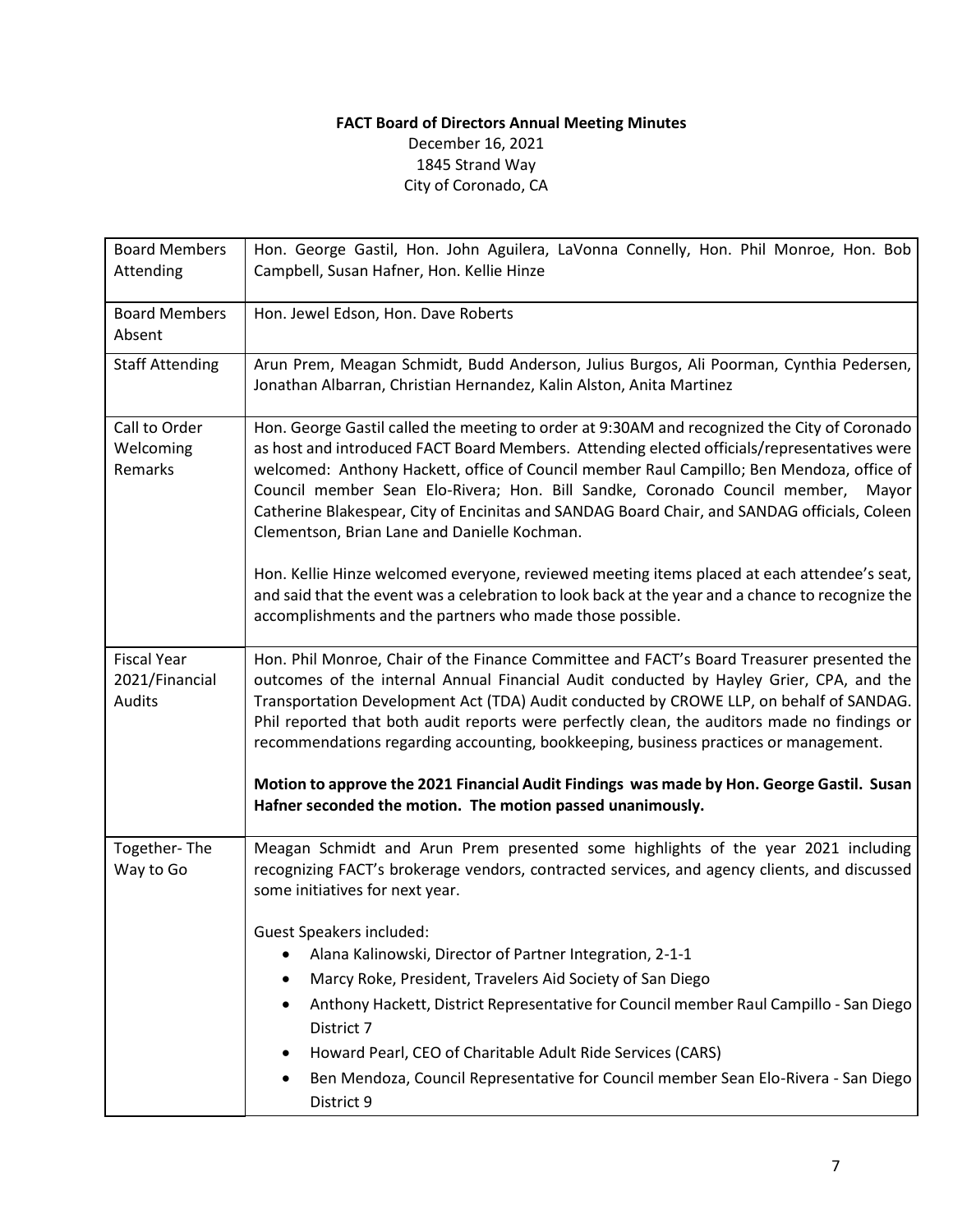| Adrianna Yemhatpe, Program Supervisor, Travelers Aid Society of San Diego<br>٠<br>Christina Rathbun, Project Manager, SDG&E                                                                                                                                                                                                                                                                                                                                                                                                                                                                                                                                                                                                                                   |
|---------------------------------------------------------------------------------------------------------------------------------------------------------------------------------------------------------------------------------------------------------------------------------------------------------------------------------------------------------------------------------------------------------------------------------------------------------------------------------------------------------------------------------------------------------------------------------------------------------------------------------------------------------------------------------------------------------------------------------------------------------------|
| Hon. Bob Campbell introduced Guest Speaker, Coleen Clementson, Principal Regional Planner,<br>SANDAG.                                                                                                                                                                                                                                                                                                                                                                                                                                                                                                                                                                                                                                                         |
| Hon. Phil Monroe introduced Coronado City Manager, Tina Friend and Keynote Speaker Hon.<br>Bill Sandke, Council member.                                                                                                                                                                                                                                                                                                                                                                                                                                                                                                                                                                                                                                       |
| Hon. John Aguilera and Susan Hafner presented Furaat Transportation with the Vendor of the<br>Year Award for the second year in a row.                                                                                                                                                                                                                                                                                                                                                                                                                                                                                                                                                                                                                        |
| George and LaVonna introduced Mayor Catherine Blakespear as recipient of the 2021 Norine<br>Sigafoose Partner of the Year Award.                                                                                                                                                                                                                                                                                                                                                                                                                                                                                                                                                                                                                              |
| Mayor Catherine Blakespear's remarks:                                                                                                                                                                                                                                                                                                                                                                                                                                                                                                                                                                                                                                                                                                                         |
| "Good morning, everybody, I'm Mayor Blakespear and it's my great honor to receive this<br>recognition today. I want to recognize Coronado for having us here in their city, this beautiful<br>environment and also that great speech from Council member Sandke and to welcome the new<br>City Manager.                                                                                                                                                                                                                                                                                                                                                                                                                                                       |
| I think it's interesting that he provided a little coin that he gives, from the battlefield to say that<br>you are a friend. When I was thinking about what is the battlefield that FACT is on, the reality<br>is that it's the regulatory environment and the other transit agencies and transportation<br>agencies, because FACT has to fight for its place. And I think as the Chair of SANDAG, one of my<br>goals is to elevate FACT, to say that they do really important work in this county and they have<br>a mission that fills the need that is not being filled by other transportation agencies. And so<br>having that be something that we focus on at FACT, and that we know and recognize as a<br>transportation agency, is really important." |
| "Serving as the Chair of SANDAG, I have that opportunity to influence the staff and to create<br>the opportunity for meetings, have the meeting power to say let's get together and really allow<br>them to express all the great things that they do. And when it comes down to it, the great things<br>that they do are completely in line with SANDAG's goals.                                                                                                                                                                                                                                                                                                                                                                                             |
| SANDAG is the transportation agency for the entire county and we have goals for the counties<br>that provide the transportation, and FACT helps us fill those goals, because at<br>face, transportation lets humans live their life. We all need to live our life. When I think about<br>transportation, I think about it as a human right. It's not just something that's an ancillary or<br>an add-on to your life, it allows you to live your life. And people who face hardship, whether<br>that's fiscal, physical or medical, people who have hardship also have a right to transportation<br>and that is what FACT is doing.                                                                                                                           |
| I am immensely proud that FACT exists, and that you all, the Board members - are fantastic and<br>Arun is fantastic, is really mission driven. There are so many people who are actually in positions                                                                                                                                                                                                                                                                                                                                                                                                                                                                                                                                                         |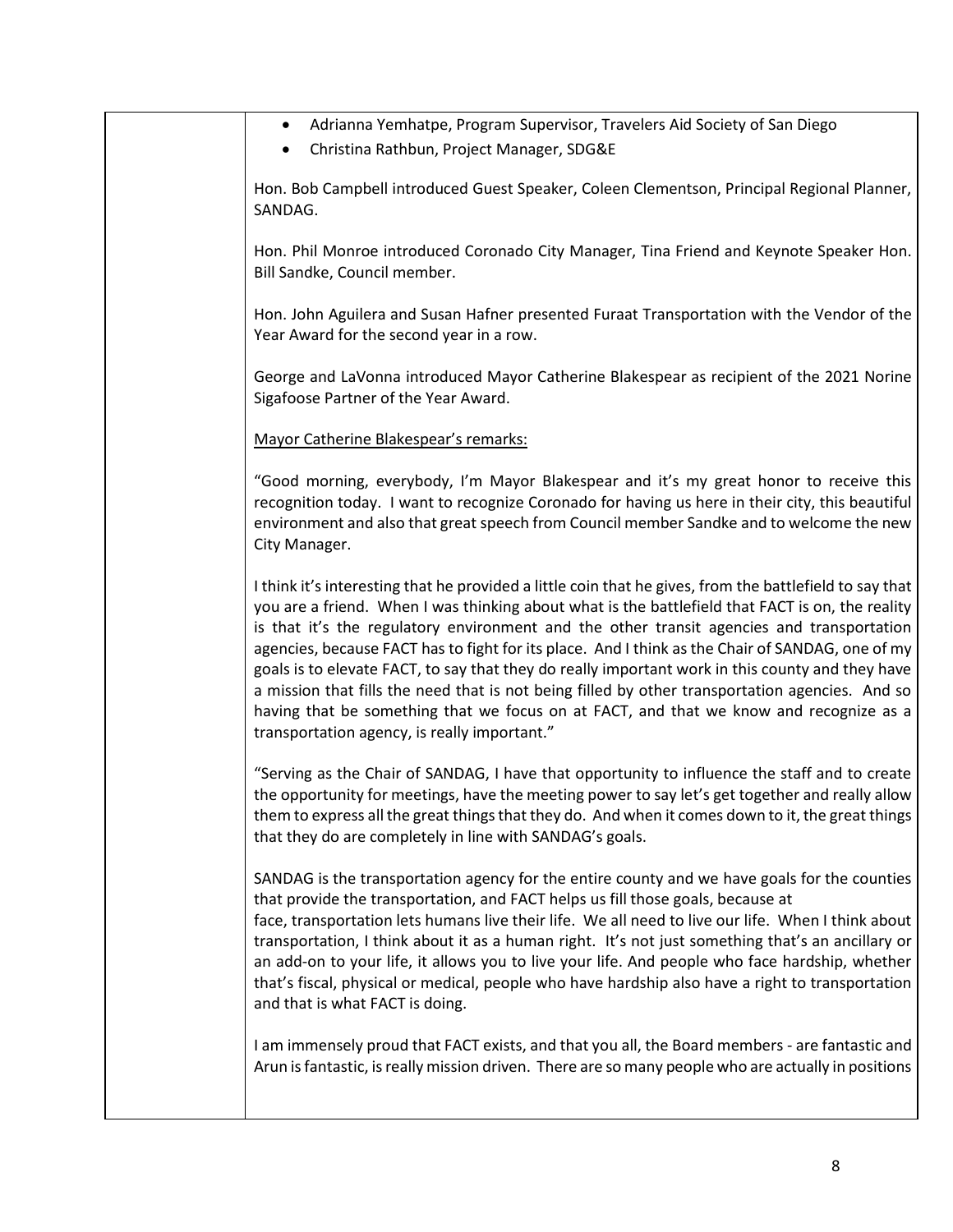|                       | of leadership, that actually sometimes don't even believe in the mission, but that is 100% not<br>the case here at FACT. All the partnerships that they have, that you have, the community<br>leaders and the partners that we heard from earlier, those are all part of what creates the<br>success. |
|-----------------------|-------------------------------------------------------------------------------------------------------------------------------------------------------------------------------------------------------------------------------------------------------------------------------------------------------|
|                       | FACT is a model, and I'm really thrilled to be able to give voice to that and to have FACT be<br>recognized at SANDAG with a higher profile. Thank you so much for the Sigafoose Partner of<br>the Year Award and please continue all of your great work in 2022. Thank you!"                         |
| <b>Public Comment</b> | Danielle Kochman, Mobility Planning Manager, SANDAG and Tony San Nicolas, Renewing Life<br>both made brief public comments.                                                                                                                                                                           |
| <b>ADJOURNMENT</b>    | George thanked everyone for attending the 2021 Annual Meeting. The meeting was adjourned<br>at 11:00 AM.                                                                                                                                                                                              |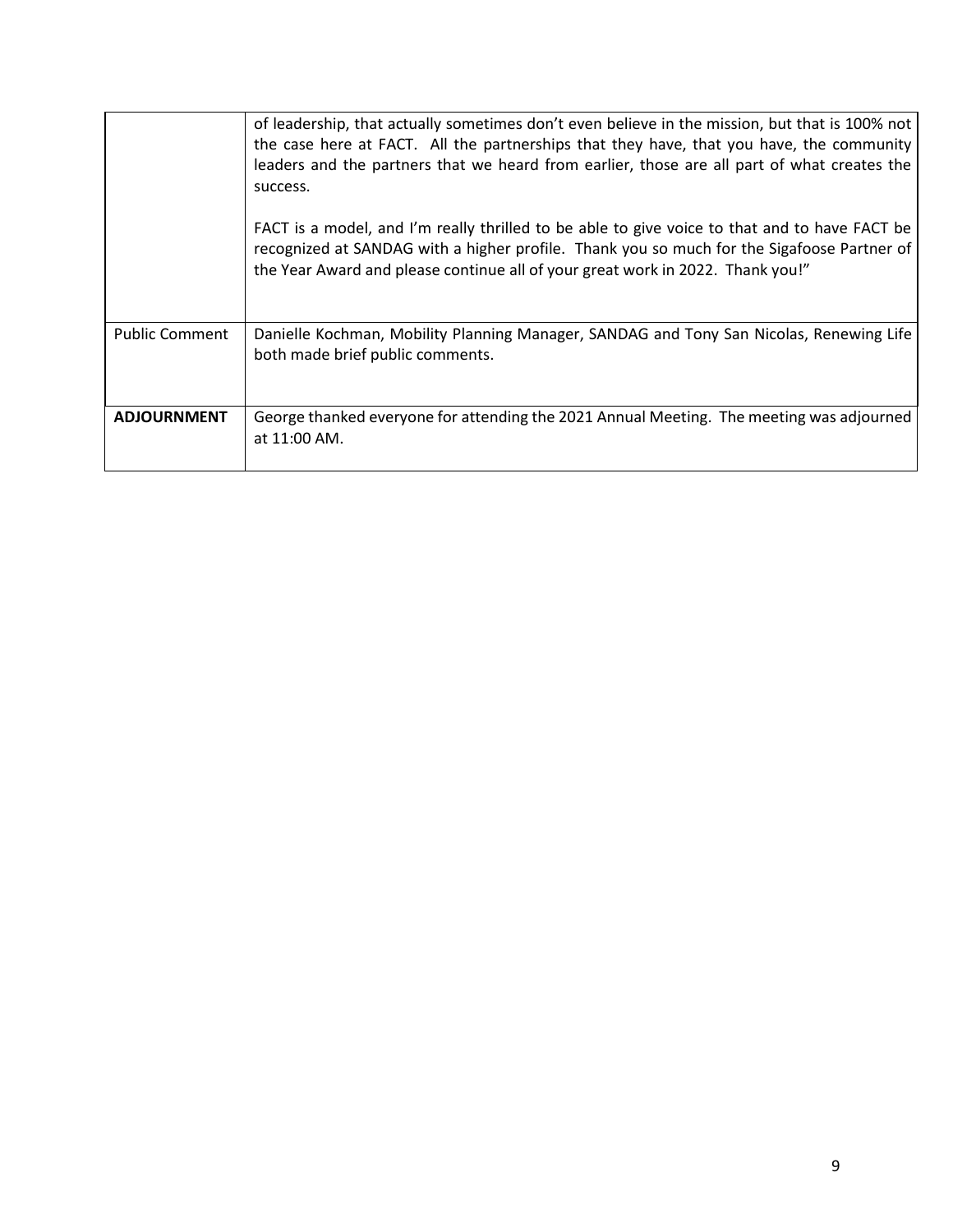| TO: | <b>BOARD OF DIRECTORS</b> |
|-----|---------------------------|
|     |                           |

**FROM: Meagan Schmidt, Director of Operations**

**RE: FACT Services updates November 2021.**

#### **ISSUE:**

This item presents a monthly RideFACT and agency services update.

#### **BACKGROUND:**

|                                 | <b>October</b> | November       |
|---------------------------------|----------------|----------------|
| <b>SERVICE</b>                  | <b>ONE-WAY</b> | <b>ONE-WAY</b> |
|                                 | <b>TRIPS</b>   | <b>TRIPS</b>   |
| <b>PACE</b>                     | 165            | 172            |
| County                          | 0              | 0              |
| COVID-19                        |                |                |
| <b>Scripps</b>                  | 90             | 62             |
| <b>Escondido</b>                | 857            | 829            |
| <b>County HHSA</b><br><b>TB</b> | 5              | 13             |
| <b>San Marcos</b>               | 120            | 111            |
| Oceanside                       | O              | 0              |
| Parkinson's<br>Assoc.           | 0              | 0              |
| <b>Tri-City</b>                 | 136            | 117            |
| <b>MV</b>                       | 0              | 0              |
| <b>Other</b>                    | 0              | $\overline{2}$ |
| <b>RideFACT</b>                 | 1,498          | 1,577          |
| <b>TOTAL</b>                    | 2,871          | 2,883          |

#### **Gary Mary WestPACE**

Programs of All-Inclusive Care for the Elderly (PACE) - These trips are to medical destinations throughout North County as well as a few destinations further south. Trips began in late May 2021 and 1,247 were provided through November 2021.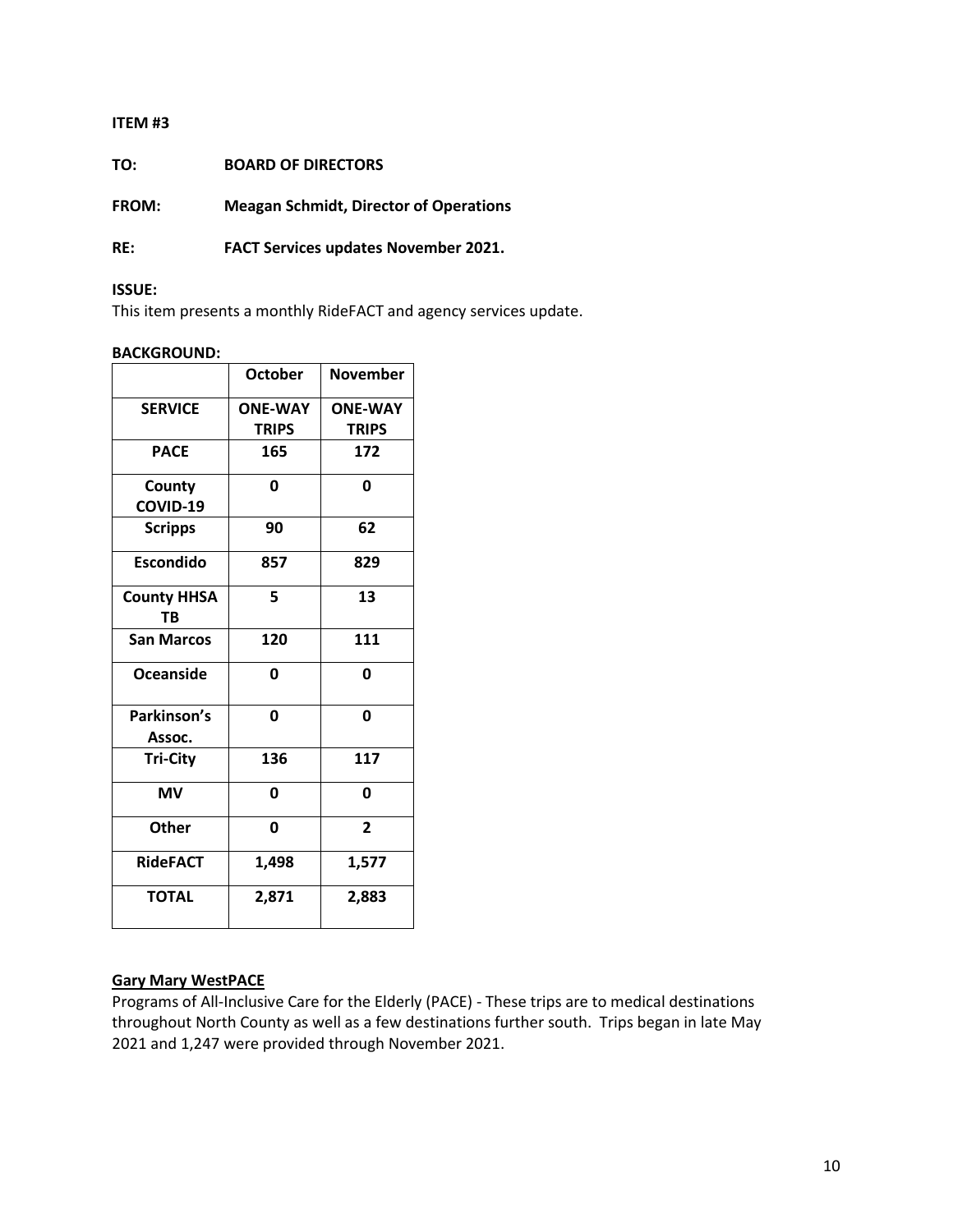#### **Scripps Health**

FACT's service agreement with Scripps Health began January 15, 2020; 1,100 trips were provided through the end of September. FACT brokerage vendors are transporting discharged patients to pharmacies, their residences and/or to hospitals outside of San Diego County. FACT currently provides trips for 4 locations, Scripps Mercy Hospital Hillcrest and Chula Vista, Scripps La Jolla and Scripps Vista Clinic. FACT signed an Evergreen contract amendment expanding to all of these locations in August 2021.

## **City of Escondido**

FACT provides transportation to/from the City of Escondido's senior lunch nutrition program Monday-Friday. Service began November 1, 2019. Trips were paused in mid-March due to COVID-19. Service resumed on June 15<sup>th</sup>. FACT provided 8,476 trips between November 2019 and November 2021. This contract term is through June 30, 2022.

## **County HHSA**

This service provides trips for the County to non-contagious Tuberculosis patients from their residences to clinics for treatment. 660 trips have been performed under this contract between late November 2018 through November 2021. This contract term is through June 30, 2023.

## **The Parkinson's Association of San Diego**

The Parkinson's Association of San Diego (PASD) contracts with FACT to provide transportation for neurological medical appointments, support groups and Parkinson's Association related events for their clients. Between June 2018 – November 2021, 190 trips have been provided.

#### **City of San Marcos**

*Catch a Ride!* provides transportation for eligible seniors 60+ within San Marcos city limits as well as for medical purposes outside of the city within a 20-mile radius. FACT has provided 4,280 trips between February 2018 – November 2021. FACT and the City signed Amendment 4 to extend the contract through June 2022.

#### **MV NCTD LIFT Service**

Inactive.

#### **Tri-City Contracts – Emergency Room & Outpatient Behavioral Health**

FACT began transportation services for Tri-City Medical Center in December 2016. FACT has provided 5,977 trips for Tri-City patients between December 2016 – November 2021.

#### **City of Oceanside Senior Van Service**

Contracted service for Oceanside began in September 2013. FACT has invoiced City of Oceanside for 34,322 trips from September 2013 – April 2021. As of May 1, 2021 this service was stopped due to lack of funds.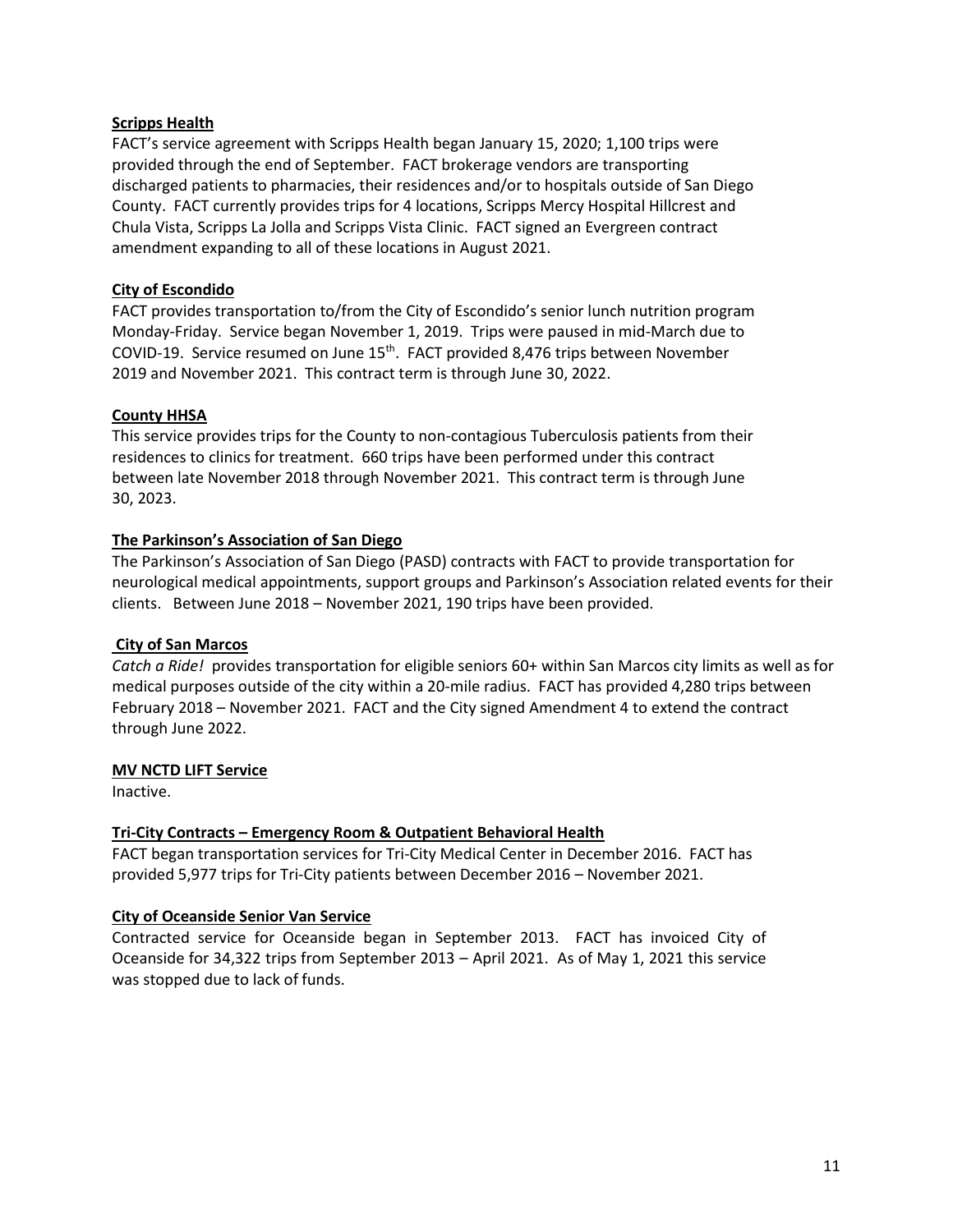|                       |                      |        |                 | <b>New</b>     | <b>Total</b>             |                 |                 |              |                    |                 |                 |
|-----------------------|----------------------|--------|-----------------|----------------|--------------------------|-----------------|-----------------|--------------|--------------------|-----------------|-----------------|
| CTSA,                 |                      |        |                 |                | <b>Agencies Requests</b> |                 | <b>RideFACT</b> |              |                    |                 |                 |
| <b>RideFACT &amp;</b> |                      |        | <b>Programs</b> | in             | for                      | <b>RideFACT</b> | <b>Trips</b>    | Contracted   |                    | <b>RideFACT</b> | <b>RideFACT</b> |
| Contracted            |                      |        | in              | <b>Databas</b> | <b>RideFACT</b>          | <b>Trips</b>    | Unable to       | <b>Trips</b> |                    | Avg             | <b>Avg Trip</b> |
| <b>Service Data</b>   | Web hits   Referrals |        | <b>Database</b> | e              | <b>Trips</b>             | Provided        | Provide         | Provided     | <b>Total Trips</b> | Mileage         | Cost            |
| July                  | 823                  | 108    | 176             | $\mathbf{2}$   | 2,515                    | 2,455           | 60              | 771          | 3,226              | 9.6             | \$13.29         |
| <b>August</b>         | 948                  | 90     | 177             | $\mathbf{1}$   | 2,424                    | 2,365           | 59              | 844          | 3,209              | 9.1             | \$11.47         |
| September             | 1,157                | 129    | 179             | 2              | 2,757                    | 2,621           | 136             | 674          | 3,295              | 9.3             | \$11.88         |
| October               | 1,263                | 139    | 180             | 1              | 2,952                    | 2,735           | 217             | 781          | 3,516              | 9.5             | \$12.63         |
| <b>November</b>       | 1,089                | 122    | 180             | 0              | 2,652                    | 2,388           | 264             | 1,452        | 3,840              | 9.8             | \$14.38         |
| <b>December</b>       | 1,052                | 82     | 180             | 0              | 2,636                    | 2,508           | 128             | 1,572        | 4,080              | 9.4             | \$14.86         |
| 20-Jan                | 1,372                | 132    | 176             | 0              | 2,994                    | 2,849           | 145             | 1,680        | 4,529              | 10.1            | \$13.99         |
| February              | 1,237                | 138    | 176             | 0              | 2,693                    | 2,608           | 85              | 1,567        | 4,175              | 9               | \$15.30         |
| March                 | 1,650                | 141    | 177             | 1              | 2,015                    | 1,931           | 84              | 988          | 2,919              | 8.8             | \$13.95         |
| <b>April</b>          | 1,720                | 347    | 183             | 6              | 1,586                    | 1,555           | 31              | 383          | 1,938              | 8.8             | \$15.29         |
| May                   | 1,253                | 384    | 183             | 0              | 2,082                    | 2,024           | 58              | 473          | 2,497              | 10.2            | \$18.65         |
| June                  | 1,392                | 297    | 185             | $\mathbf{z}$   | 2,502                    | 2,416           | 86              | 421          | 2,837              | 10.2            | \$20.60         |
| <b>Subtotal</b>       | 14,956               | 2109   | 185             |                | 29,808                   | 28,455          | 1353            | 11,606       | 40,061             |                 |                 |
| July                  | 1,510                | 304    | 180             | $-5$           | 3,202                    | 3,096           | 106             | 447          | 3,543              | 10.3            | \$21.12         |
| August                | 1,571                | 300    | 181             | 1              | 3,623                    | 3,371           | 252             | 459          | 3,830              | 9.5             | \$20.64         |
| September             | 1,625                | 312    | 181             | 0              | 3,924                    | 3,617           | 307             | 457          | 4,074              | 10              | \$21.13         |
| October               | 1,839                | 426    | 185             | 4              | 4,419                    | 4,035           | 384             | 436          | 4,471              | 10.3            | \$22.32         |
| <b>November</b>       | 1,591                | 488    | 189             | 5              | 4,102                    | 3,716           | 386             | 453          | 4,169              | 10.5            | \$21.39         |
| <b>December</b>       | 1,488                | 515    | 189             | 0              | 4,638                    | 4,191           | 447             | 433          | 4,624              | 11              | \$22.45         |
| January               | 1,480                | 466    | 189             | 0              | 4,270                    | 3,891           | 379             | 361          | 4,252              | 11              | \$22.40         |
| February              | 1,569                | 310    | 189             | 0              | 3,809                    | 3,447           | 362             | 403          | 3,850              | 10.5            | \$19.78         |
| March                 | 2,042                | 189    | 189             | 0              | 2,978                    | 2,637           | 341             | 488          | 3,125              | 9.5             | \$19.79         |
| Apr                   | 1,884                | 162    | 189             | 0              | 2,429                    | 1,916           | 513             | 513          | 2,429              | 9.6             | \$19.39         |
| May                   | 1,867                | 102    | 189             | 0              | 2,259                    | 1,630           | 629             | 323          | 1,953              | 10.2            | \$21.25         |
| June                  | 2,221                | 155    | 189             | 0              | 2,306                    | 1,746           | 560             | 795          | 2,541              | 9.9             | \$21.31         |
| Subtotal              | 20,687               | 3729   | 189             | 10             | 39,653                   | 37,293          | 4666            | 5,568        | 42,861             |                 |                 |
| July                  | 2,715                | 163    | 193             | 4              | 2,281                    | 1,569           | 712             | 1,429        | 2,998              | 11              | \$22.19         |
| <b>August</b>         | 3,677                | 153    | 193             | 0              | 2,047                    | 1,212           | 835             | 1,408        | 2,620              | 9.5             | \$21.74         |
| September             | 2,315                | 155    | 193             | 0              | 1,904                    | 1,393           | 511             | 1,403        | 2,796              | 9.2             | \$21.92         |
| October               | 2,334                | 178    | 193             | 0              | 2,019                    | 1,498           | 521             | 1,373        | 2,871              | 9               | \$21.44         |
| <b>November</b>       | 2,129                | 124    | 193             | 0              | 2,083                    | 1,577           | 506             | 1,306        | 2,883              | 10              | \$23.22         |
| Subtotal              | 13,170               | 773    | 193             | 0              | 10,334                   | 7,249           | 3085            | 6,919        | 14,168             |                 |                 |
| <b>TOTAL</b>          | 209,069              | 10,110 | 193             | 4              |                          | 181,567         | 13,053          | 94,241       | 275,808            |                 |                 |

## **RideFACT & Contracted Service statistics ytd for fiscal year July 2019 – November 2021**

**RECOMMENDATION: NONE.**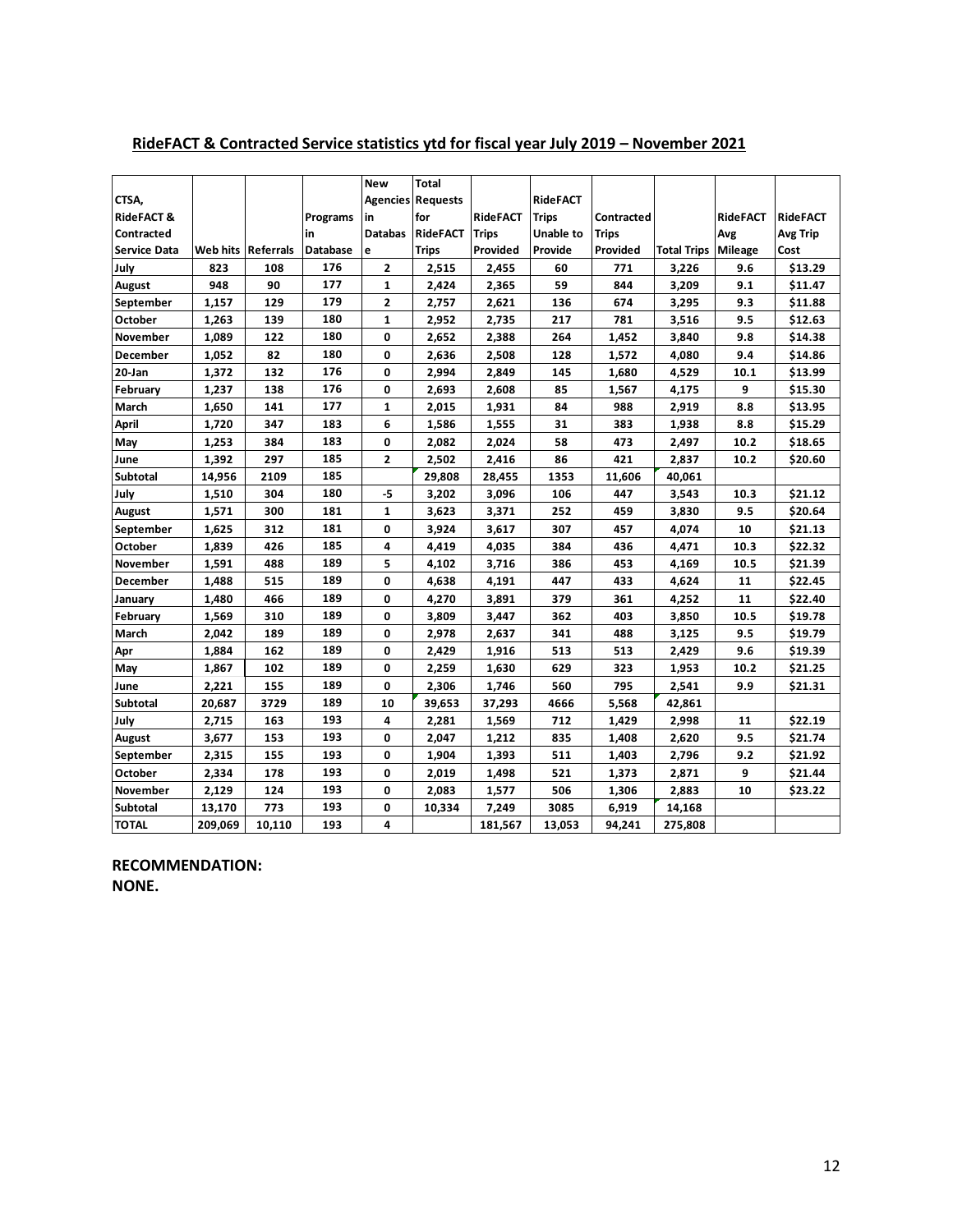**TO: Board of Directors**

**FROM: Arun Prem, Executive Director & Julius Burgos, Accountant**

**RE: Financial Updates – November 2021 Financial Summary** 

**ISSUE:**

November 2021 Financial Reports Summary

#### Balance Sheet vs Prev Year Comparison

- Compared to last year \$233,518.68 is in the bank, 72% more than the previous year.
- FACT is invoiced through November 2021 and has 24% less outstanding than previous year.
- Accounts Payables were 62% less than previous year.
- Total Assets were 1% less than the previous year.

The balance sheet through November 2021 remains consistent and is stable between both years. Timely invoicing, receivables, and better cash flow management overall continues.

#### PPP Loan Status

The PPP Loan of \$111,300.00 was approved and deposited into our bank creating a Liability for the same amount. Of the total amount received FACT is responsible for \$58,691.76 as of November 2021 which has an interest rate of 1% until paid.

#### Accounts Receivable Status

- \$542,269.30 is outstanding by (8) customers. Of the o/s amount, \$274,613.36is 60 days or less and \$116,495.31 is less than 90. \$151,160.63 is over 90 days, however. every Customer is aware of their O/S balance.

#### Annual Profit & Loss Budget vs. Actual Report – November 2021

Annual Income from July thru November 2021 was 9.276% under budget due to a couple factors:

- 1. Awarded CRRSSA fund were allocated to Caltrans
- 2. Awarded CRRSSA Fuds were allocated to RideFACT
- 3. Increased Contract services for Escondido, West Pace, and Scripps
- 4. (2) Vehicles were purchased from Renewing Life Ministry

Overall Expenses were 10.81% under budget due to the following factors:

- Increase demand of Contracted Rides
- Legal Fees for Dalton vs Z&H Investments
- Annual 2021 CalACT Conference at beginning of year
- Increase in bank charges that need to be discussed with bank for reduction

Net Income through November 2021 has a positive balance of \$45,276.29.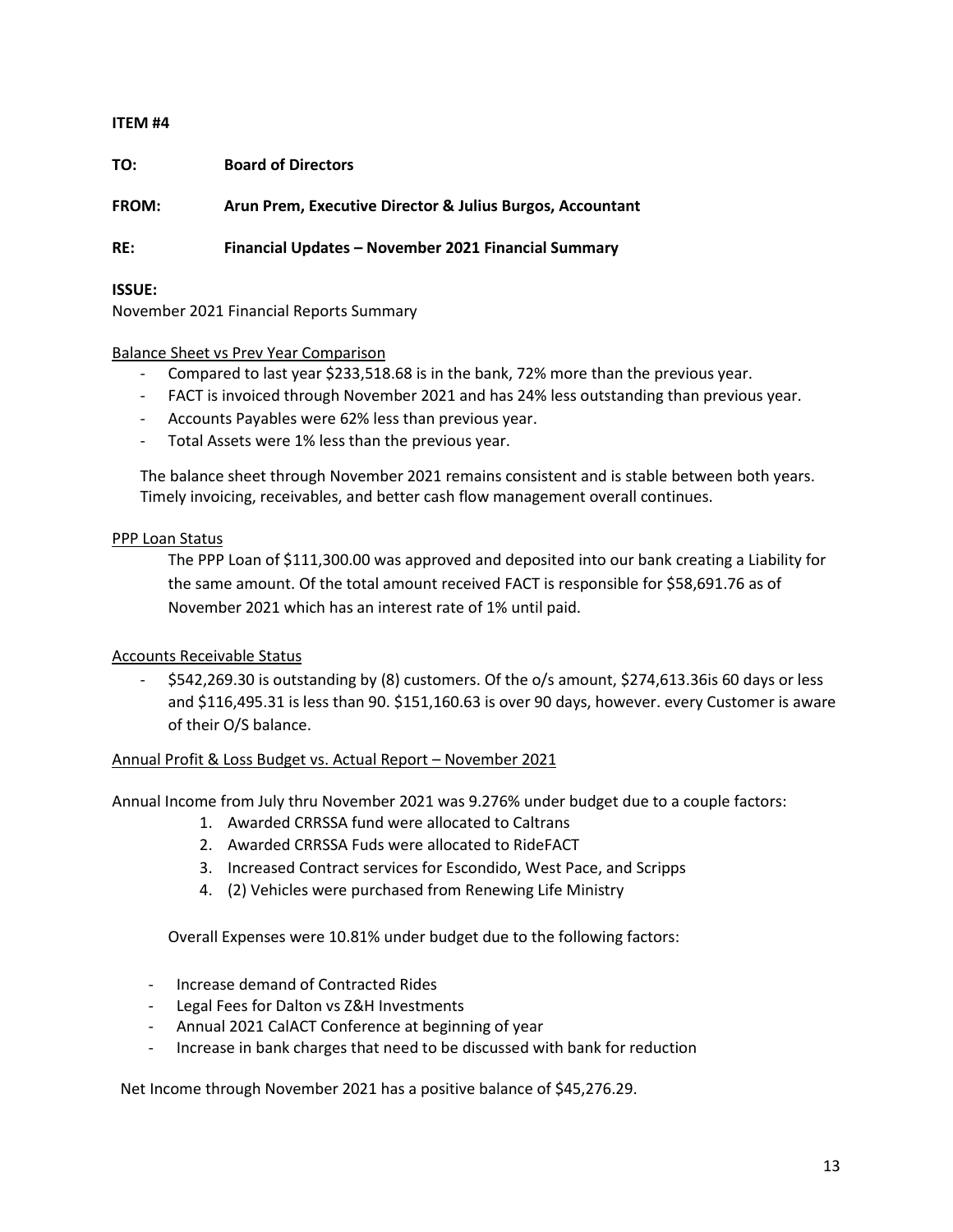Condensed Grant Balances Remaining

- Total funding available for all grants through November 2021 is \$972,181.05.
- CTSA Funds have been allocated through November 2021 totaling \$71,600.00.
- CTSA's temporarily restricted net assets through November 2021 is \$243,169.03.
- Unrestricted Net assets through November 2021 totaled \$242,875.98.
- Total Equity as of November 30, 2021 is \$531,321.30.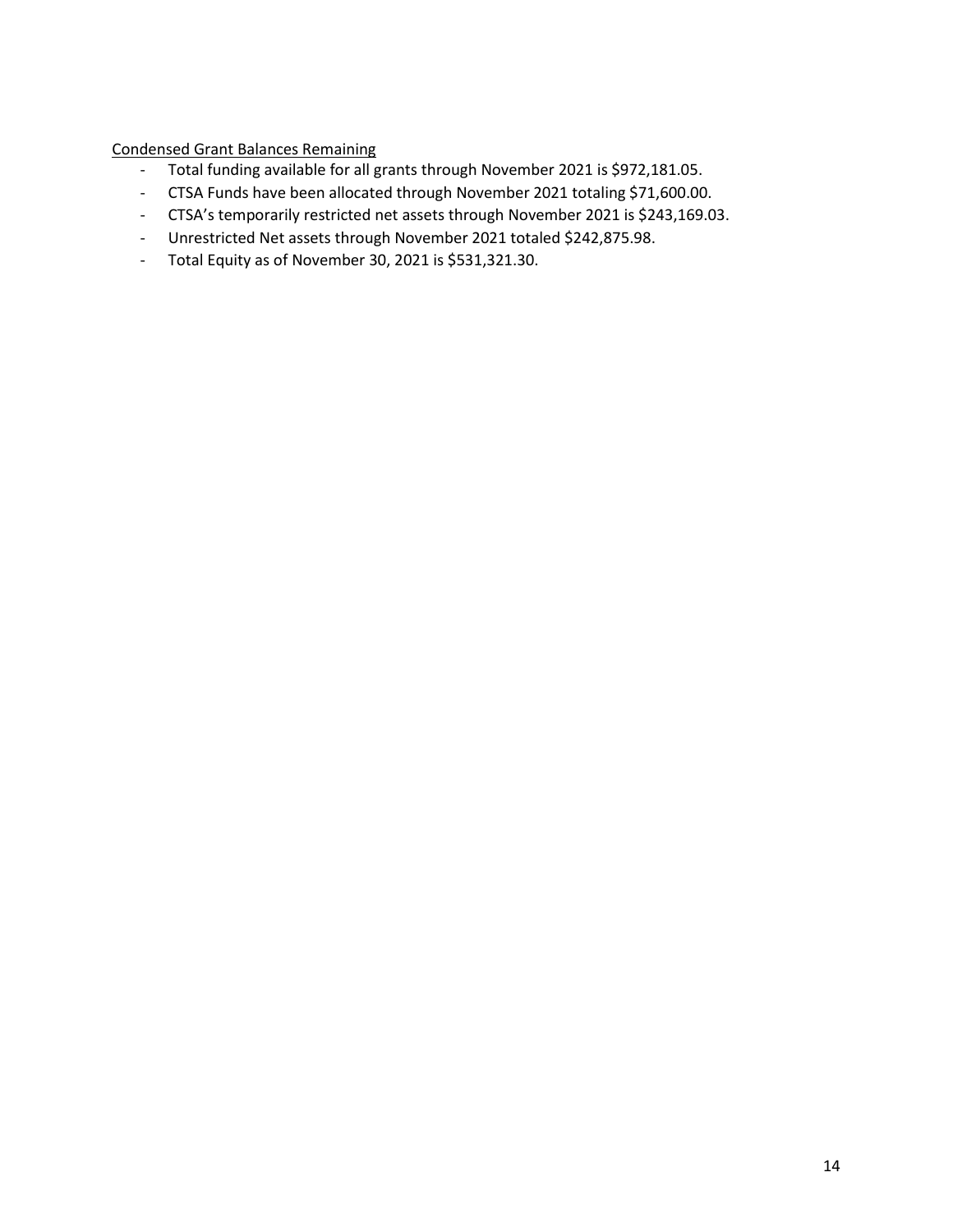| ITEM # $6$    |                                                                            |
|---------------|----------------------------------------------------------------------------|
| TO:           | <b>BOARD OF DIRECTORS</b>                                                  |
| <b>FROM:</b>  | Arun Prem, Executive Director and Budd Anderson, Director of Grants and HR |
| RE:           | <b>FACT's Vehicle Fleet and New FTA Grant Funded Vehicles</b>              |
| <b>ISSUE:</b> |                                                                            |

FACT was awarded FTA funding to purchase 12 new accessible vans to replace retired vehicles and expand FACT's vehicle fleet.

## **BACKGROUND**

As of January 20, 2022 FACT owns 12 vehicles. These include 3 accessible mini-vans and 2 medium buses funded through Caltrans's 5310 program and 7 accessible mini-vans funded through SANDAG's Specialized Transportation Grant Program (STGP). FACT has agreements with 4 agencies who operate the vehicles on behalf of FACT.

FACT's fleet includes 7 vehicles operated under contract with SANDAG and 5 retired vehicles that are owned by FACT. 3 of the 7 SANDAG funded vehicles have met the useful life standard and SANDAG is working on retirement and transfer paperwork. Vehicles are retired based on FTA's useful life standards. Once a vehicle is deemed eligible for retirement the title is transferred to FACT and the vehicle is no longer operated under contract.

When a vehicle is retired FACT either continues to share the vehicle with brokerage vendors or community partners under an MOU, donates the vehicle to a local non-profit, or sells the vehicle for market value. FACT attempts to dispose of retired vehicles with high mileage to coincide with delivery timeframe of the new replacement vehicles and to avoid expensive repairs. In each scenario the vehicle is used to its full potential to serve San Diego County residents with accessible transportation well beyond FTA useful life standards.

FACT was awarded \$778,910 through FTA's Bus and Bus Facilities Grant Program (Section 5339) to purchase 12 new accessible vans to replace retired vehicles. Due to market conditions, vehicle options are limited under the CalACT/MBTA purchasing cooperative. As a result, FACT plans to purchase Class V: Ford Transit 350 Mobility Trans Vans which can accommodate 7-Ambulatory Passengers or 2- Ambulatory + 2-Wheelchair Passengers. FACT staff is in the final stages of the purchase approval process in coordination with Caltrans, CalACT/MBTA purchasing cooperative, and Creative Bus Sales.

FACT has a Vehicle and Insurance Workshop scheduled for February 8, 2022 (tentative date) to discuss the details of FACT's vehicles and vehicle sharing program in addition to insurance issues such as cost and policy constraints that prevent vehicle sharing amongst agencies. FACT anticipates having an accurate timeline on when the vehicles will be delivered and when they will be available for lease during the workshop.

#### **RECOMMENDATION: NONE**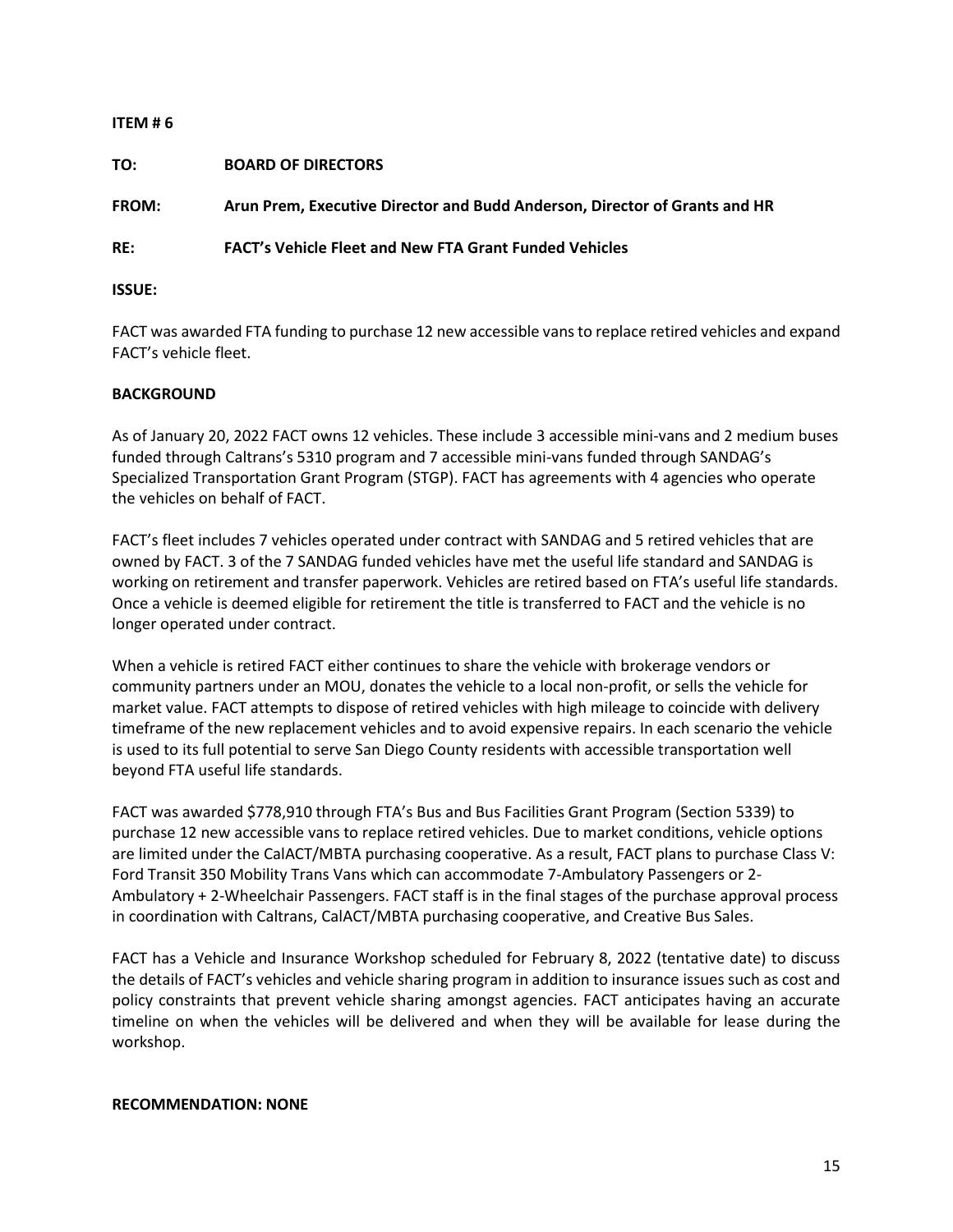**TO: BOARD OF DIRECTORS**

**FROM: ARUN PREM, EXECUTIVE DIRECTOR** 

**RE: SANDAG Response to RideFACT Ridership Trend, Demand discussions**

**ISSUE:**

## **(No recent update on ongoing discussions with SANDAG)**

A follow up meeting with Mr. Hasan Ikhrata and Mr. Brian Lane was held on Nov 22, 2021. The meeting was attended by Mr. Ray Major, Ms. Coleen Clementson, Mr. Hasan Ikhrata and Arun Prem. The discussion covered FACT's current service challenges and possible new efforts to collaborate with SANDAG to increase awareness of FACT services.

#### **Background**

Meeting with SANDAG, NCTD, MTS on Aug 4:

The following memo was sent from Arun to Mr. Hasan Ikhrata, Ms. Sharon Cooney and Mr. Matt Tucker ahead of the meeting:

*MEMO - Aug 4, 2021 Meeting - MTS, NCTD, SANDAG – Review baseline CTSA services & potential for collaboration* 

*San Diego County's CTSA is not structured as a supporting entity to the transit agencies, unlike in most other Counties that have CTSAs. Typically, CTSA's across CA are tasked with addressing a designated segment(s) of mobility with agreements in place with an intent to complement transit and paratransit services.*

*When the CTSA scope of services was drawn in the original SANDAG/FACT agreement completed in 2006, it did not recognize transportation services as an eligible activity for TDA funds. FACT began providing transportation in late 2010. SANDAG formally recognized the potential for the CTSA to operate transportation with TDA 4.5 funds during 2019 in the course of updating the CTSA services scope. Due to these changes, and concurrent changes in the County's leadership and vision for public transportation, there is value in a renewed discussion on the potential role the CTSA can play in future in supporting transit services and objectives.* 

*Since FACT implemented its transportation brokerage in 2011, it has maintained that collaboration with transit agencies as an ADA paratransit subcontractor would help sustain it, and add value to regional transportation services by reducing expenses and promoting the local taxicab service capacity. This concept was validated when FACT independently (sub)contracted with NCTD's vendors to provide ADA paratransit. A critical benefit of this arrangement was the net revenue FACT generated from the pass-through payments from NCTD without competing directly with NCTD or any other grant funded mobility provider. The subcontractor arrangement with First Transit did not survive the transition to a new vendor - MV Transit, and is currently inactive.*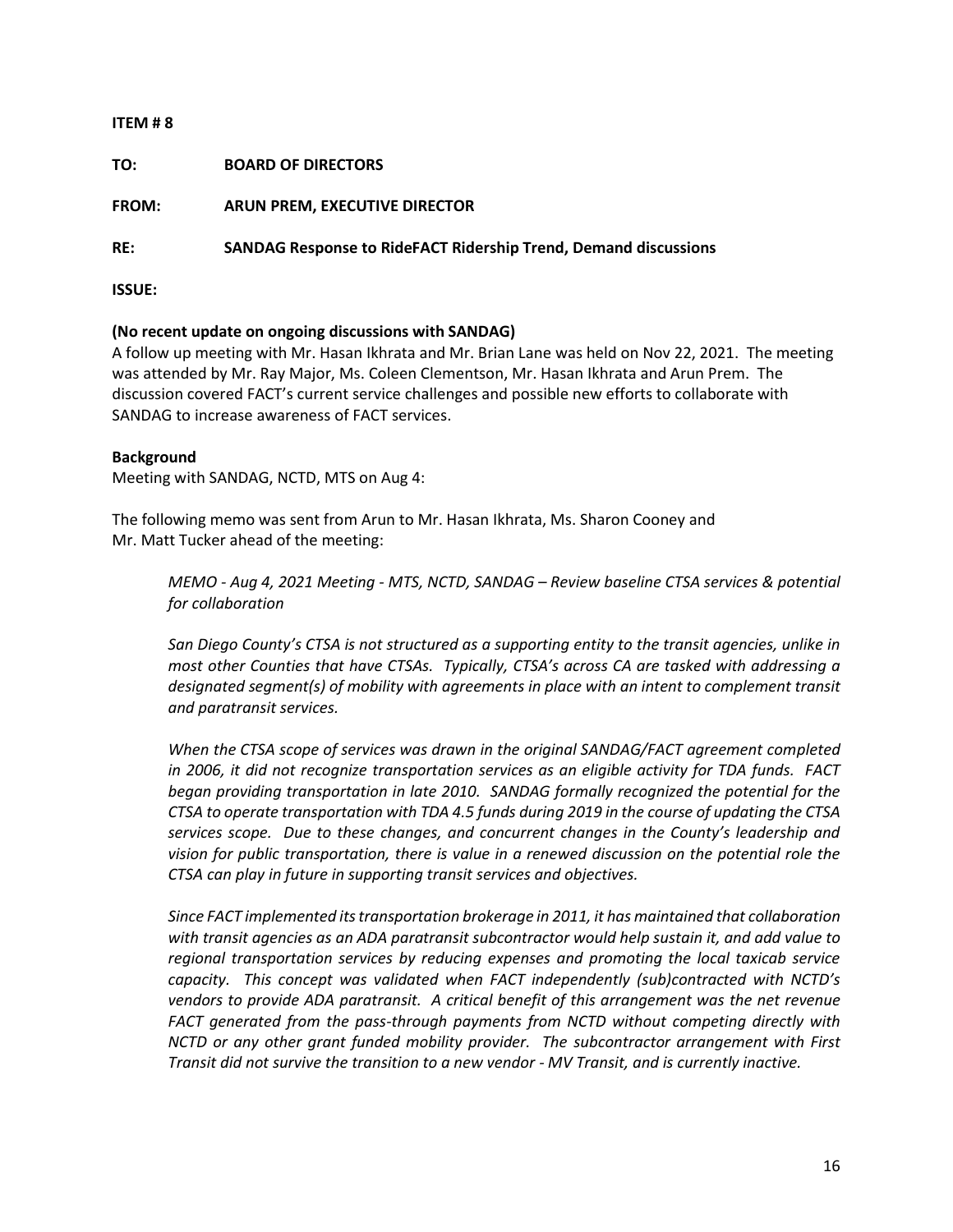*In a post pandemic transit scenario there are indications that cost of paratransit services, and the*  taxicab industry's capacity limits will create bottlenecks to paratransit delivery. The growing *interest in mobility as a service and micro-transit also present challenges that are better met with a coordinated approach. FACT is in a position to leverage SANDAG Mobility Management grant funds to assist with configuring and testing new services more quickly and at a lower cost.*

*In view of the above, I would like to recommend we consider some or all of the following as a means to promoting ongoing communication and collaboration where possible to address the current and potential specialized mobility needs effectively:*

- *Reinstate NCTD and MTS staff to FACT's Council on Access and Mobility (CAM) and Technical Advisory Committees (TAC)*
- *Monthly or Quarterly meetings between staff to review specific service needs and proposals*
- *MOU's to designate FACT as a back-up or overflow transportation and call-center service provider in case of contingencies*
- *Review opportunities for transit agencies to engage with FACT as contractor directly*
- *Opportunities to collaborate on 5310, other grants, by proposing joint vehicle procurements and other projects that would avoid conflict related to funding*

## **Meeting update:**

"I met with Hasan, Matt, Sharon and Brian today to review the Memo I shared with you (copied above) and discuss how the CTSA could be structured as a formal supporting entity for the 2 transit agencies.

We spoke for a little over 30 minutes, as planned (a more detailed description of the meeting was sent to Board members on the afternoon of Aug 4, 2021).

#### **RECOMMENDATION:**

**NONE**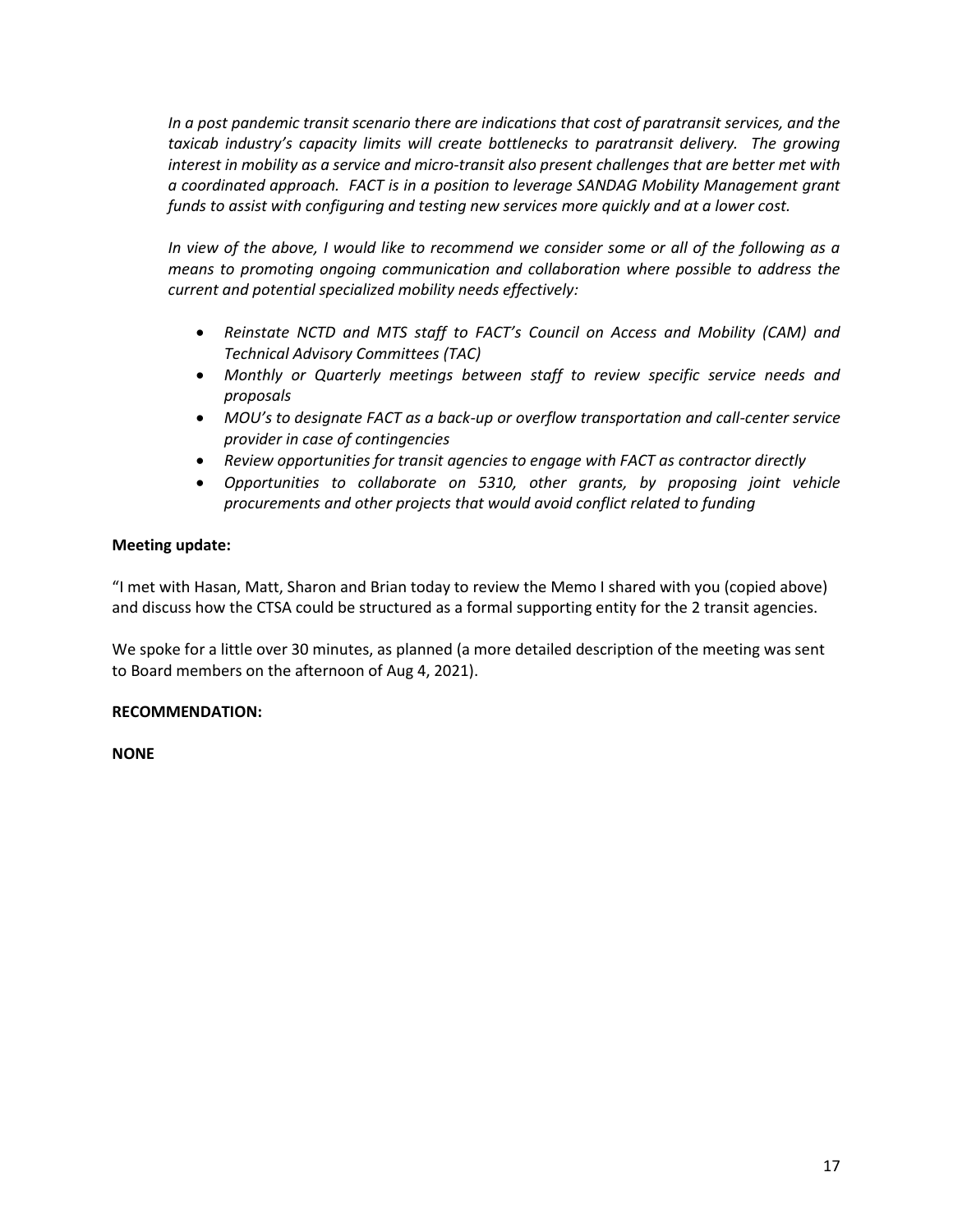| <b>ITEM #10</b> |                                                                          |
|-----------------|--------------------------------------------------------------------------|
| TO:             | <b>BOARD OF DIRECTORS</b>                                                |
| FROM:           | Arun Prem, Executive Director and Budd Anderson, Director of Grants & HR |
| RE:             | FACT COVID-19 Recovery - Return to In-person-work Plan                   |
| <b>ISSUE:</b>   |                                                                          |

FACT's Recovery Plan was postponed due to COVID-19 variants and fluctuations in positive cases in San Diego County. The pandemic situation continues to evolve, so staff proposes keeping the plan as a living document that is updated accordingly.

## **BACKGROUND**

In response to the COVID-19 pandemic, four of FACT's nine staff members began working remotely from home on July 15, 2020. In August 2020, all FACT staff were directed to work remotely due to safety precautions. The pandemic has carried on longer than originally anticipated. FACT developed a recovery plan in early 2021 which included direction for all or partial staff to begin transitioning to onsite work beginning June 1, 2021 and have work schedules in place by June 15, 2021. Due to a fluctuation in COVID-19 cases and changes to health recommendations the plan was postponed.

In late 2020 FACT's Executive Team began accessing the office on a limited basis while observing recommended safety protocols. FACT's Office Manager returned to working from the office to manage the facility and conduct physical tasks such as mailing. This arrangement has remained in effect to date. Staff has begun attending in-person meetings and events on a limited basis.

The pandemic situation continues to evolve, so staff proposes keeping the plan as a living document that is updated accordingly to how the situation unfolds. Staff has updated FACT's COVID-19 Recovery Plan and recommends that all or partial staff begin transitioning to onsite work beginning April 1, 2022 and have work schedules in place by April 15, 2022. The plan includes guidelines on maintaining a safe work environment, meeting protocol, and rider and driver interactions. FACT has not implemented mandates for staff related to vaccines or testing but has confirmation from all staff members that they are vaccinated for COVID-19. FACT will follow California Division of Safety and Health (Cal/OSHA) COVID-19 workplace rules for outbreaks at work or for returning workers who have tested positive for COVID-19.

## **RECOMMENDATION:**

Staff requests Board feedback on the proposed COVID-19 Recovery Plan.